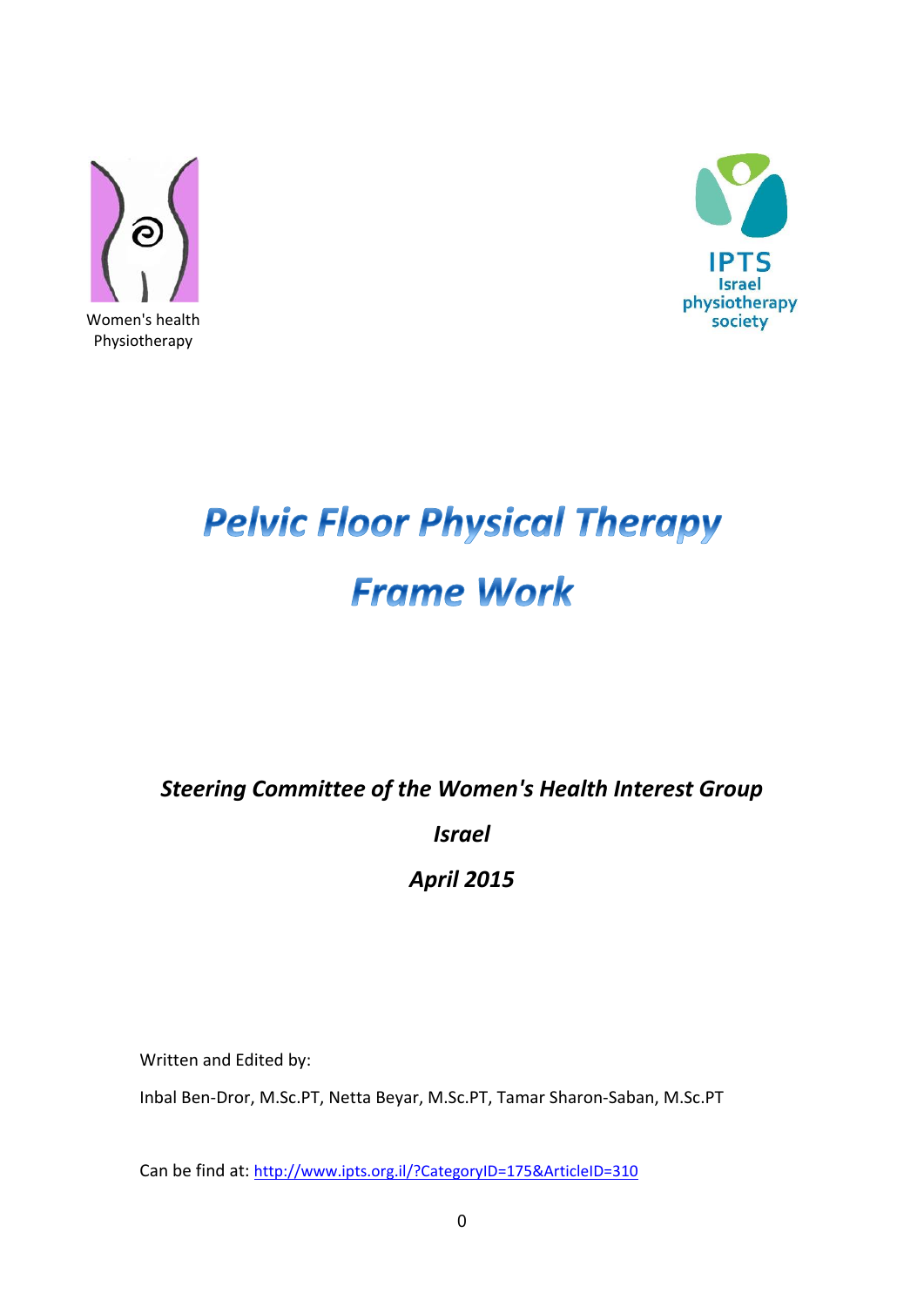#### Introduction

This document presents guidelines and recommendations for physical therapy intervention to the pelvic floor in all stages of prevention and care. The document is partly based on a previous booklet ("Standards and Criteria of Urological-Gynecological Rehabilitation, 1999") that was published for the Ministry of Health by the Israeli Association for the Advancement of Physical Therapy. This updated document describes the optimal physical therapy treatments given to the pelvic floor according to the best practices prevailing worldwide.

This document was written by some of the most experienced and senior physical therapists in the field and is supported by the relevant professional literature.

This document is dedicated to the memory of the late **Yehudit Sarig** – a colleague, therapist, and teacher who initiated the "Standards and Criteria" document in 1999 thus laying the foundations for the practice of pelvic floor physical therapy in Israel.

Yehudith Sarig was the life of the Women's Health Interest group, she promoted and developed pelvic floor physical therapy and educated a generation of dedicated physical therapists who continue to work in the field.

#### **Blessed be her memory**.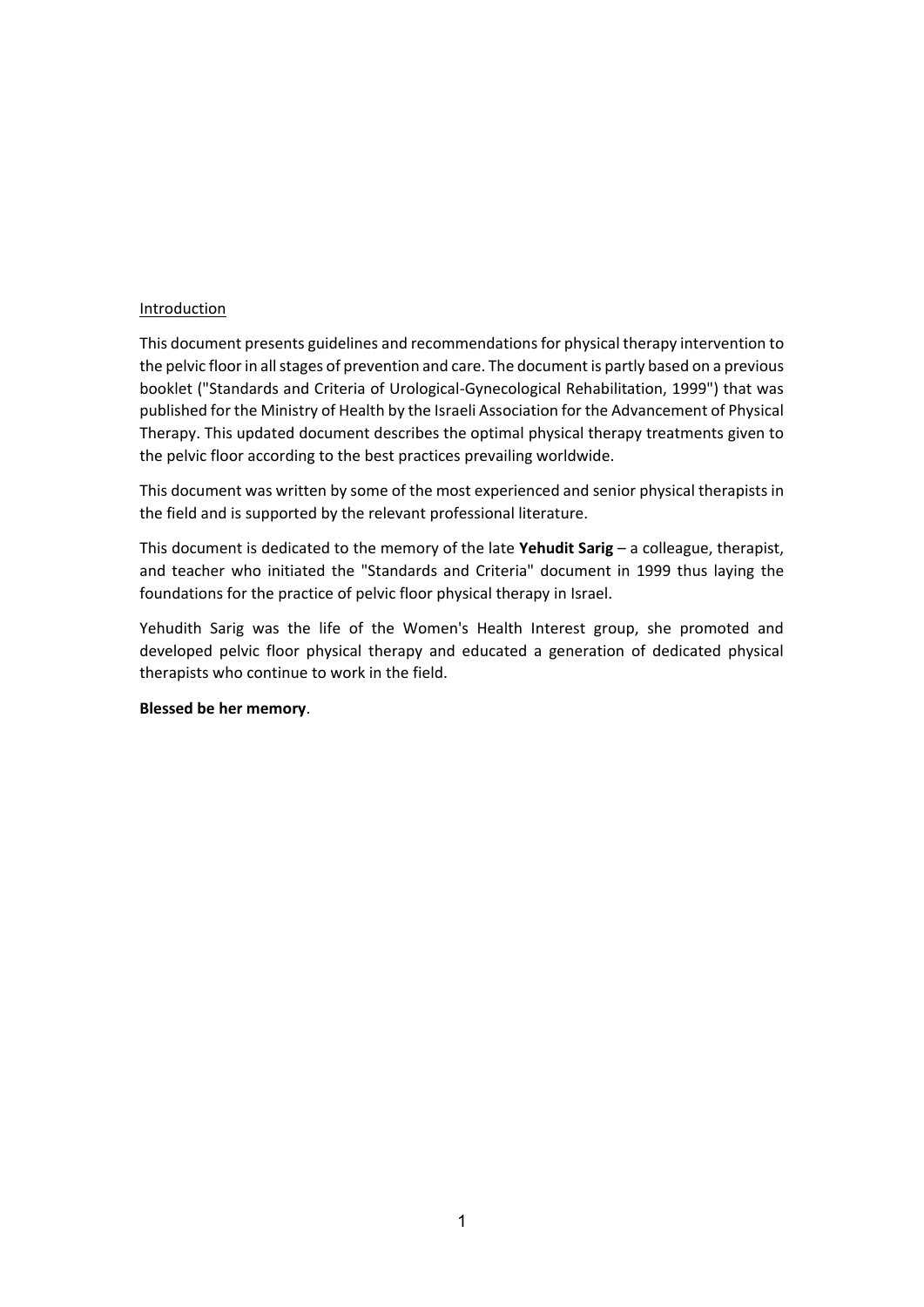#### Prologue

Pelvic floor physical therapy constitutes one of the areas of care in woman's health. This conservative treatment is designed to solve problems caused by damage to the soft tissues of the pelvic floor and the pelvic organs. These impairments are common mainly in women, may occur at any age and have medical, functional, emotional, social and economic repercussions. (Bo 2015 (a) , Bakker 2002, Bower 2015, Bower 2008, Corocs 2015, Dorey 2006, Elneil 2008, Feldt 2006, Fultz 2001, Hannestad 2000, Irwin 2011, Knight 2008 (a), Laycock 2004, Markland 2011, Milson 2009, Norton 2008).

The physical therapy treatment to pelvic floor impairments is evidence-based and accepted worldwide.

#### Goal

The main goal of this document is to set frame work so as to promote the best and most professional physical therapy services in the field of pelvic floor treatment within Israel's healthcare.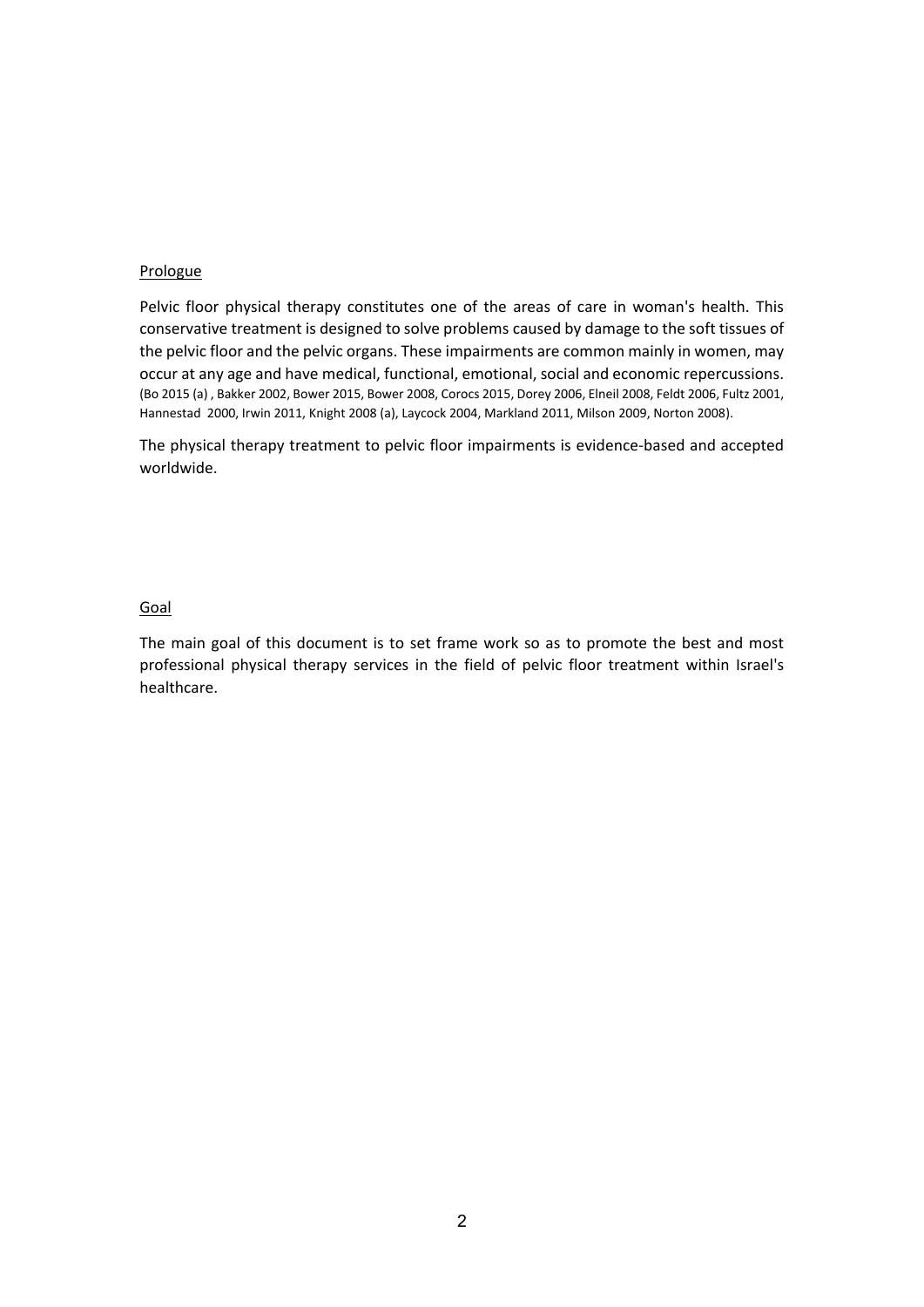|    | <b>Table of Contents</b><br>Page |                                                                                         |  |  |  |
|----|----------------------------------|-----------------------------------------------------------------------------------------|--|--|--|
| 1. |                                  |                                                                                         |  |  |  |
|    | 1.1.1.                           |                                                                                         |  |  |  |
|    | 1.1.2.                           |                                                                                         |  |  |  |
|    | 1.1.3.                           |                                                                                         |  |  |  |
|    | 1.1.4.                           |                                                                                         |  |  |  |
|    |                                  |                                                                                         |  |  |  |
|    |                                  |                                                                                         |  |  |  |
|    |                                  |                                                                                         |  |  |  |
|    |                                  |                                                                                         |  |  |  |
|    |                                  | 1.6. Further Situations that constitute Indications for Pelvic Floor Physical Therapy.7 |  |  |  |
| 2. |                                  |                                                                                         |  |  |  |
|    |                                  |                                                                                         |  |  |  |
|    |                                  |                                                                                         |  |  |  |
|    |                                  |                                                                                         |  |  |  |
|    | 2.3.1.                           |                                                                                         |  |  |  |
|    | 2.3.2.                           |                                                                                         |  |  |  |
|    | 2.3.3.                           |                                                                                         |  |  |  |
|    |                                  |                                                                                         |  |  |  |
|    |                                  |                                                                                         |  |  |  |
| 3. |                                  |                                                                                         |  |  |  |
|    |                                  |                                                                                         |  |  |  |
|    |                                  |                                                                                         |  |  |  |
|    |                                  |                                                                                         |  |  |  |
|    |                                  |                                                                                         |  |  |  |
|    |                                  |                                                                                         |  |  |  |
|    |                                  |                                                                                         |  |  |  |
|    |                                  |                                                                                         |  |  |  |
|    | 3.7.1.                           |                                                                                         |  |  |  |
| 4. |                                  |                                                                                         |  |  |  |
| 5. |                                  |                                                                                         |  |  |  |
|    |                                  |                                                                                         |  |  |  |
|    |                                  |                                                                                         |  |  |  |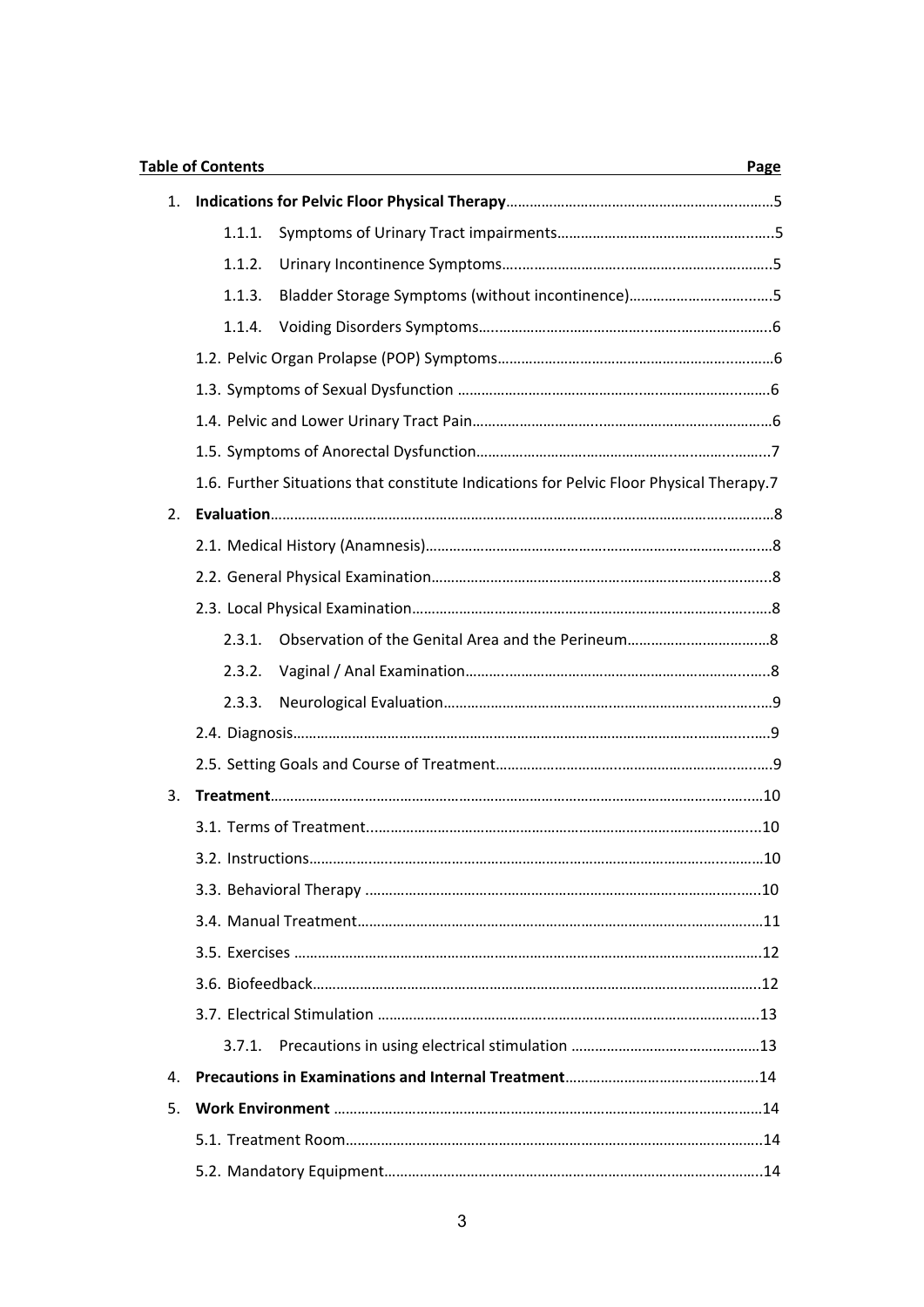|--|

|    | <b>Table of Contents</b> |  |  |
|----|--------------------------|--|--|
|    |                          |  |  |
|    |                          |  |  |
| 6. |                          |  |  |
|    |                          |  |  |
|    |                          |  |  |
|    |                          |  |  |
|    |                          |  |  |
|    |                          |  |  |
|    |                          |  |  |
| 7. |                          |  |  |
| 8. |                          |  |  |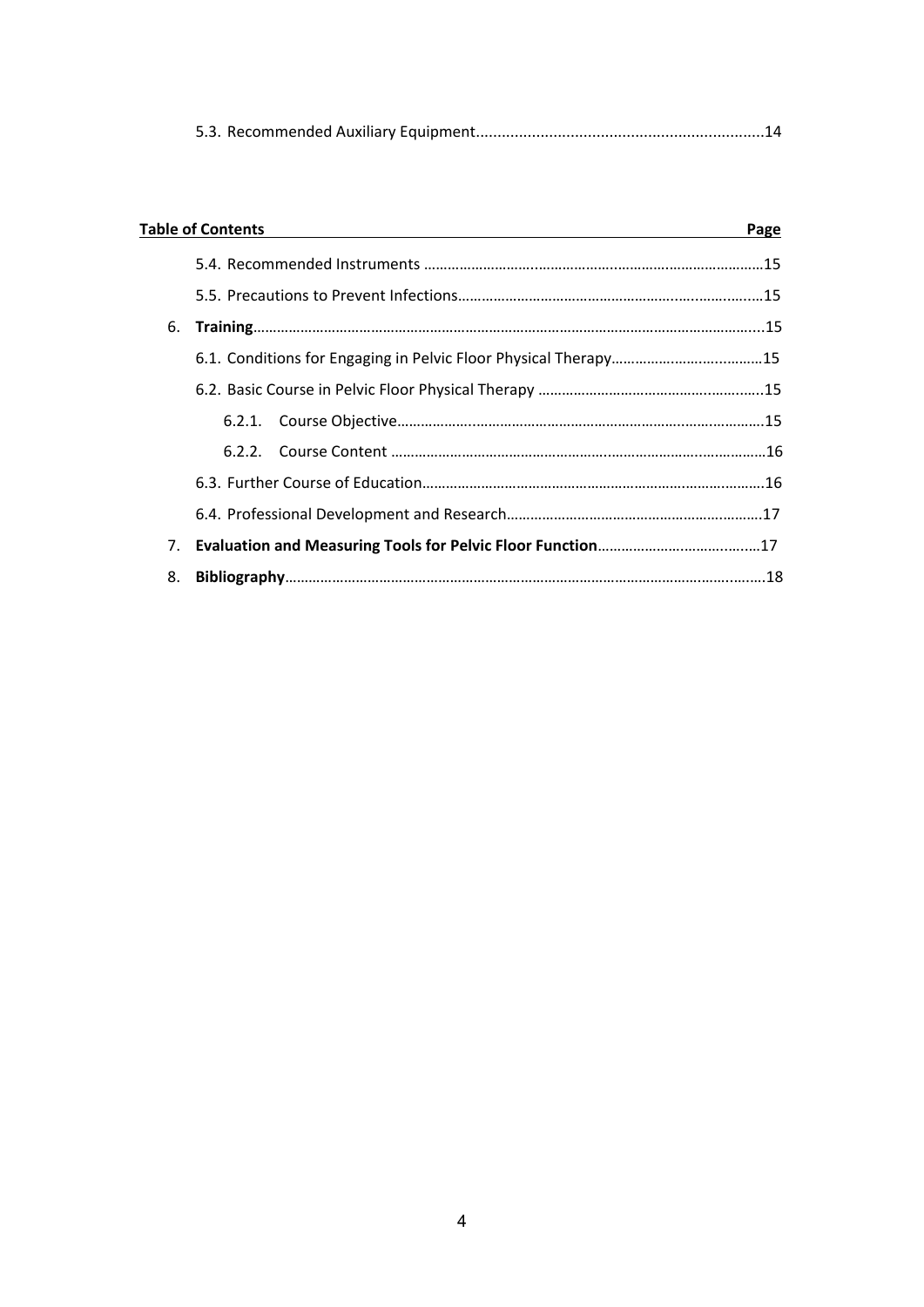# **1. Indications for Pelvic Floor Physical Therapy**

The following symptoms and conditions constitute an indication for pelvic floor physical therapy treatment (based on the agreed-upon terminology of IUGA – International Urogynecological Association and ICS – International Continence Society – Hylen et al., 2010).

#### **1.1. Symptoms of Urinary Tract Impairments**

#### **1.1.1. Urinary Incontinence Symptoms**

Urinary Incontinence

Stress Urinary Incontinence

Urge Urinary Incontinence

Mixed Urinary Incontinence

Postural Urinary Incontinence

Nocturnal Enuresis

Coital Incontinence

#### **1.1.2. Bladder Storage Symptoms (without incontinence)**

Urgency

Increased Daytime Frequency

Nocturia

Overactive Bladder

#### **1.1.3. Voiding Disorder Symptoms**

Hesitancy

Slow stream

Intermittency

Straining to void

Feeling of incomplete voiding

Need to immediately re-void

Post micturition leakage

Position-dependent micturition

Dysuria

Retention

(Akbayrak Turken 2005, Bo 2015 (b), Borello-France 2006, Bo 2006, Bower 2015, Bower 2008, Dorey 2008, Dumoulin 2010, Franco 2007, Haslam & Laycock 2008, Kafri 2008, Laycock 2004, Magali 2006, Nice guidelines 2006, Neumann 2005, Neumann 2006, Tibaek 2005)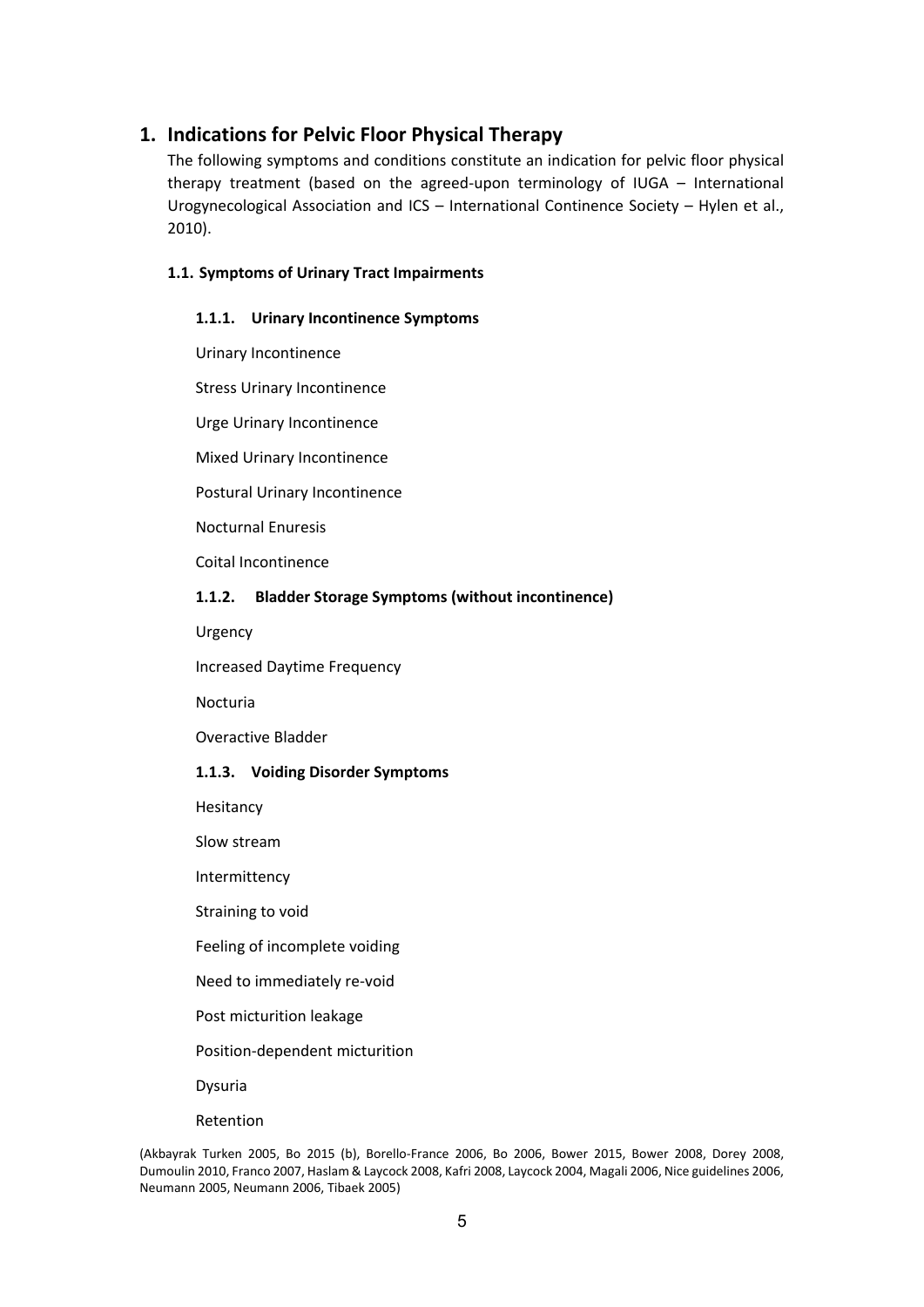#### **1.2. Pelvic Organ Prolapse (POP) Symptoms (Hysteroptose, Cystocele, Urethrocele, Rectocele, entrocele(**

Vaginal bulging Pelvic pressure Splinting / Digitation Low back pain (Braekken 2009, Hagen 2009, Hagen 2011, Khan 2008)

#### **1.3. Symptoms of Sexual dysfunction**

Dyspareunia superficial / deep

Obstructed intercourse (vaginismus)

Vaginal laxity

(ACOG and ASCCP Issue Joint Opinion 2006, Goldfinger 2009, Graziottin 2015, Nappi 2003, Rosenbaum 2008(a), Rosenbaum 2008(b))

#### **1.4. Pelvic and Lower Urinary Tract Pain**

Bladder pain Urethral pain Vulval pain, Vulvodynia Vaginal pain Anal pain Perineal pain Pelvic pain Pudendal neuralgia

Coccydynia

(Cheong 2006, Fall 2010, Fitzgerald 2009, Fitzgerald 2012, Frawley 2015, Gentilcore-Saulnier 2010, Goldfinger 2009, Montenegro 2008, Rosenbaum, 2008(b))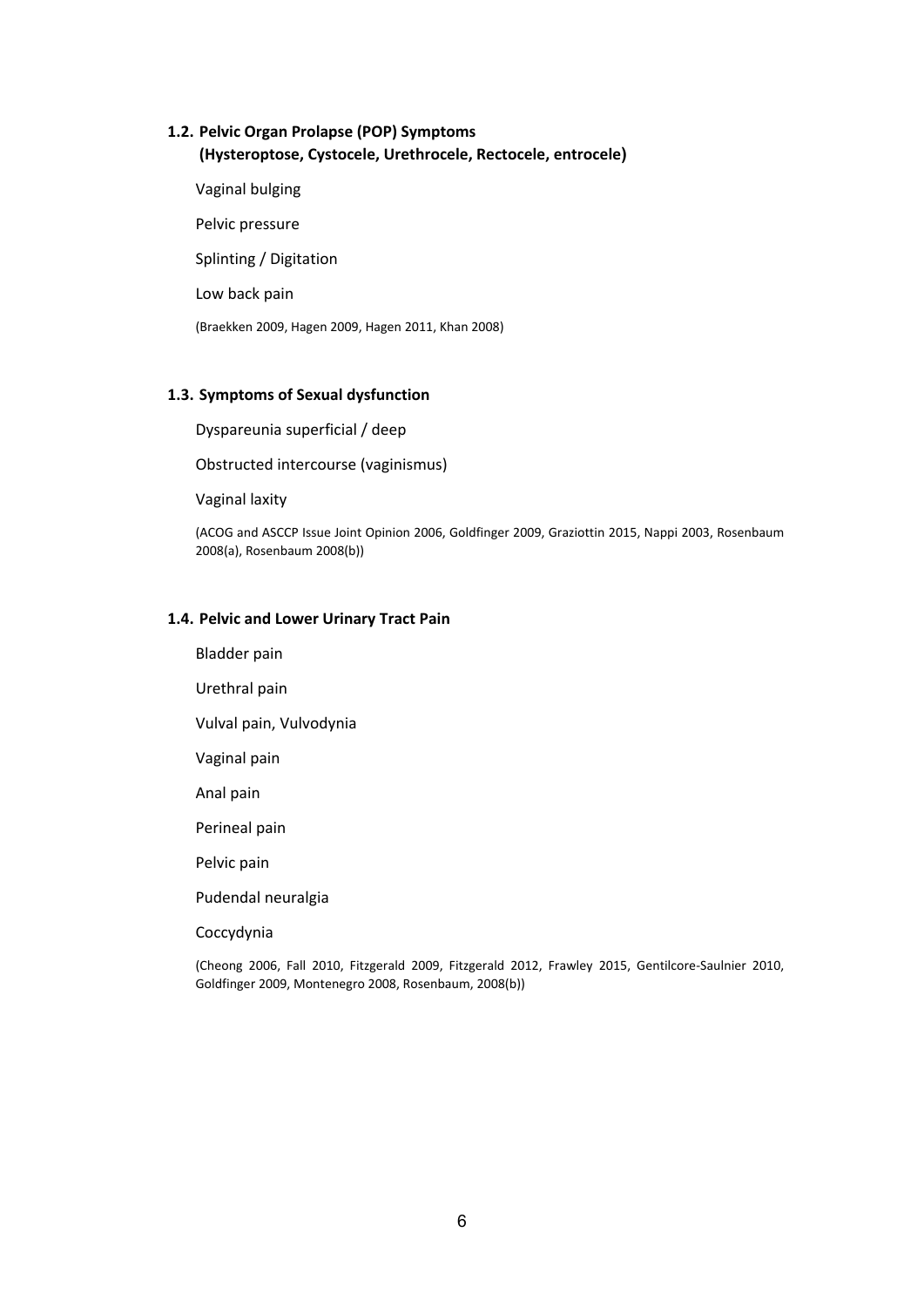#### **1.5. Symptoms of Anorectal Dysfunction**

- Fecal incontinence
	- Solid fecal incontinence
	- Liquid fecal incontinence

Soiling

Passive fecal incontinence

Coital fecal incontinence

Flatal incontinence

Fecal urgency

Straining to defecate

Feeling of incomplete bowel evacuation

Diminished rectal sensation

Constipation

(Bower 2015, Bower 2008, Brown 2006, Morkved 2007, Norton 2008)

#### **1.6. Further Situations that Constitute Indication for Pelvic Floor Physical Therapy**

Pre and post-partum / C-Section, including treatment of scars. Pre and post gynecological, urological, abdominal or ano-rectal surgery. (Filocamo 2005, Heller 2006, Herbert 2008, Jarvis 2005, Kappor 2008, Morkved 2015)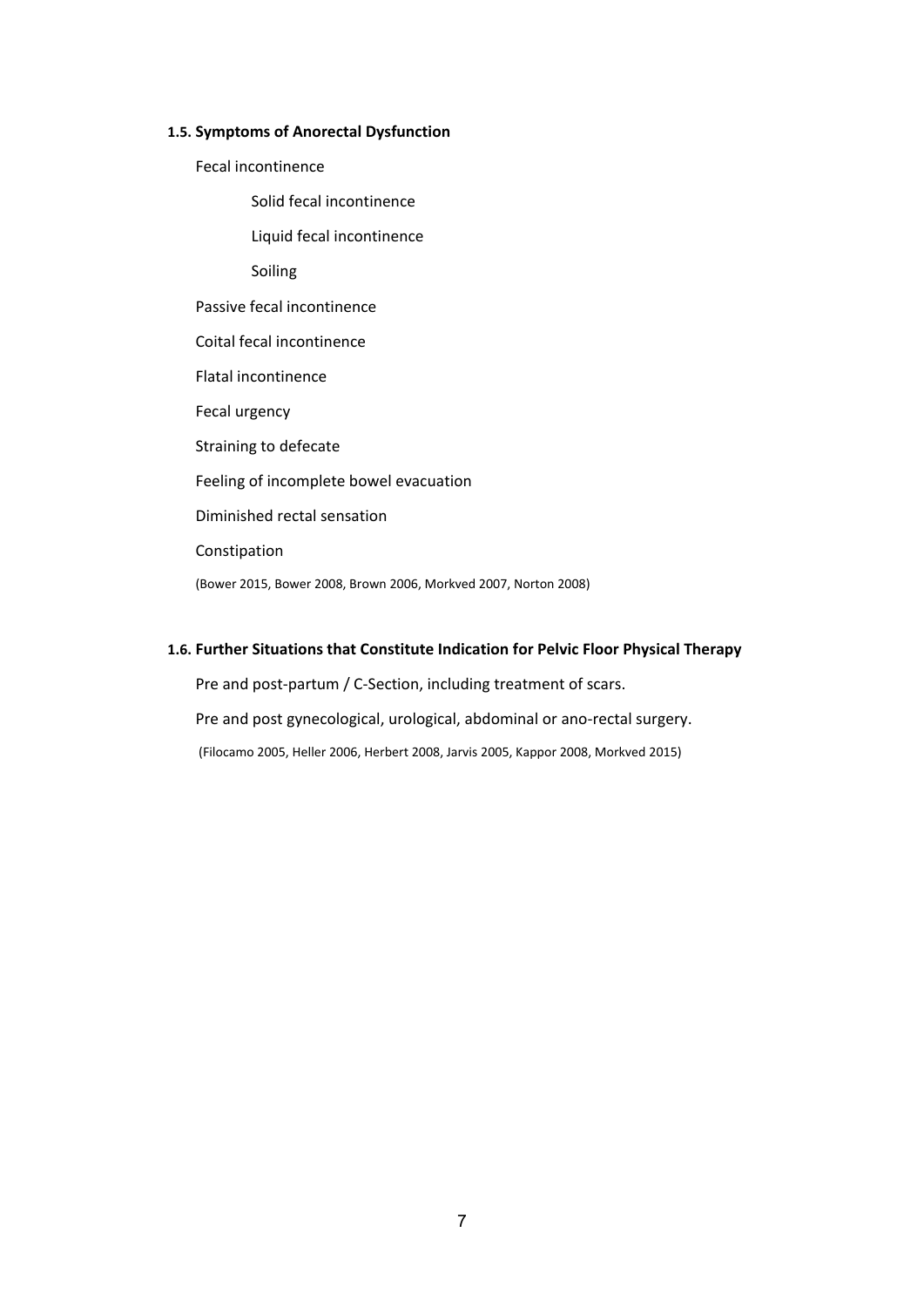# **2. Evaluation**

This chapter describes comprehensive evaluation of a patient with indication for pelvic floor physical therapy treatment.

#### **2.1. Medical History (Anamnesis)**

Complaints regarding pelvic floor impairments can often cause embarrassment and sometimes go unreported. In addition, some of the symptoms are not considered relevant to the condition the patient complains of. Therefore, there is great importance in direct and proactive questioning by the physical therapist, including the following:

- Patient complaints and origin of current symptoms.
- Medical condition (including medications), medical history including surgical interventions and birthing history.
- Lifestyle: marital status, occupation, hobbies and physical activity.
- Sexual activity and inquiry about sexual abuse inside and outside the home.
- Drinking habits, nutrition, urinal and fecal emptying difficulties.
- Continence: urgency, frequency, urine leakage, fecal or flatal incontinence.
- Usage of absorption materials. (type and quantity).

#### **2.2. General Physical Examination**

- General observation: posture, abdominal wall, respiration and body language.
- Evaluation of pelvic, hip and abdominal muscles: strength, tone, length and symmetry.
- Evaluation of abdominal, lumbar and pelvic soft tissues flexibility, mobility and trigger points.

#### **2.3. Local Physical Examination**

#### **2.3.1. Observation of the Genital Area and the Perineum**

- o Skin color, hairiness, scars and skin lesions.
- o Evaluation of the distance between the vagina and the anus.
- o Location and mobility of the pelvic organs, tissues and pelvic floor muscles at rest, during pelvic floor muscle contraction, during coughing and during the Valsalva maneuver.

#### **2.3.2. Vaginal / Anal Examination**

The vaginal / anal examination is manual. Instrumental examination (biofeedback, ultrasound) is also optional.

- Evaluation of the sensitivity to touch.
- Evaluation of local and general reactions to the invasive examination.
- Evaluation of soft tissue motility (including the condition of scars if they exist).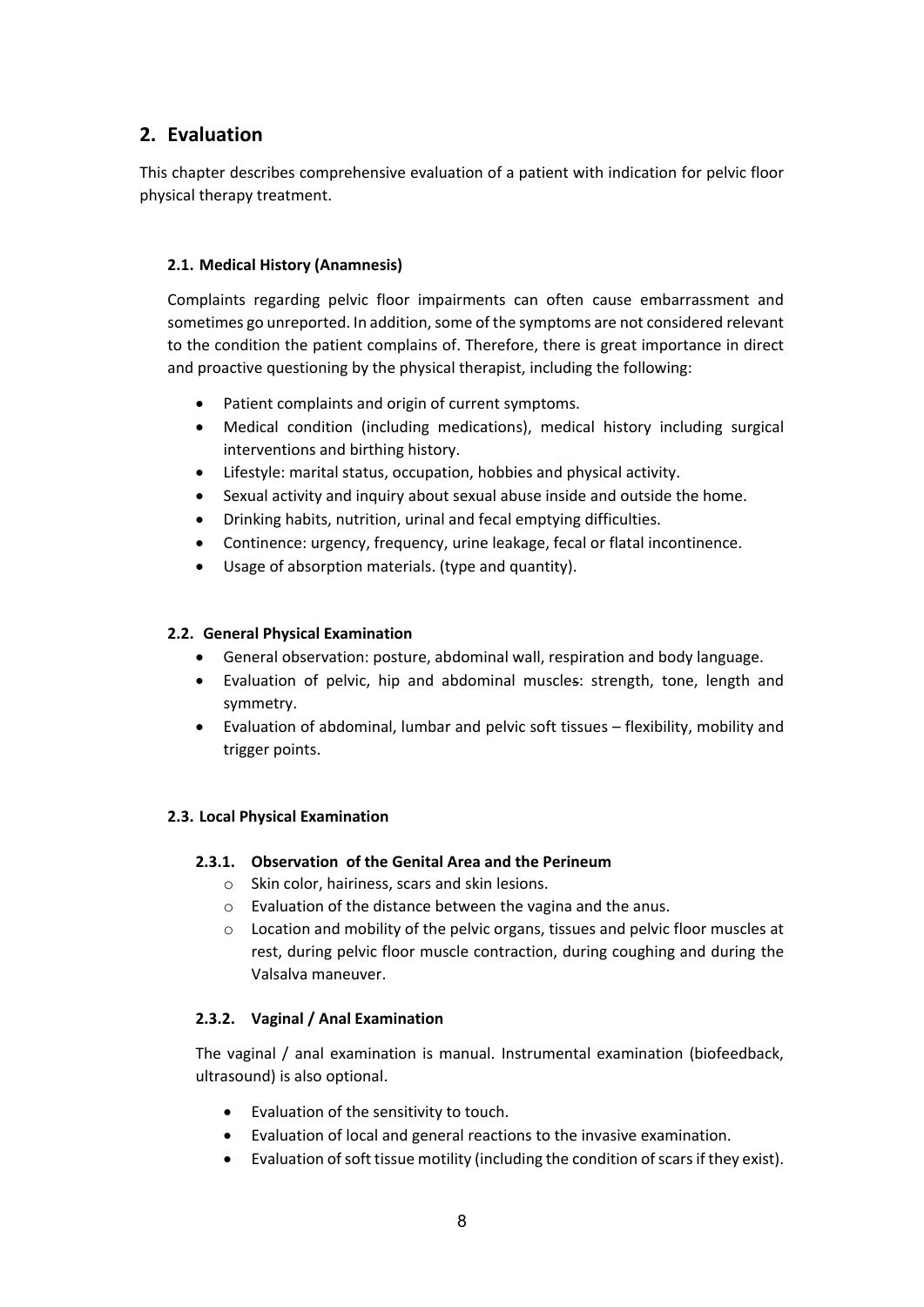- Evaluation of the pelvic floor muscles at rest: muscle mass, tone and degree of relaxation, symmetry and flexibility.
- Evaluation of the pelvic floor muscles in action: correct identification, duration of maximum recruitment, duration of maximum relaxation, strength of contraction, endurance, repetition, symmetry and pain.
- Recruitment of additional muscles and capability to activate separately.
- Respiration while activating muscles.

#### **2.3.3. Neurological Evaluation**

Reflexes and sensory abnormalities in the pelvic floor.

#### **2.4. Diagnosis**

In order to determine a diagnosis, it is recommended to use a multidisciplinary approach from the fields of urogynecology, urology, gynecology, gastroenterology, proctology, neurology, sexology, psychology and nutrition. Additional medical examinations such as US, urodynamic, defecography and manometry, EMG or MRI might be required.

#### **2.5. Setting Goals and Course of Treatment**

Treatment goals and course of treatment will be determined by the diagnosis and in collaboration with the patient, according to the defined needs and expectations, and in accordance with the patient's level of motivation and ability.

In appropriate cases, one should share the goal setting and the treatment process with a partner, a member of the family or a caregiver.

The patient must verbally consent to the treatment goals and treatment plan as described by the physical therapist.

If the goals cannot be fully achieved by physical therapy, one must refer the patient to an additional expert or professional caregiver.

<sup>(</sup>Abrams 2005, Bo 2015(a), Bo & Sherburn 2007, Bower 2008, Brown 2006(b), CSP 2005, Dietz 2015, Dorey 2006, Feldt 2006, Graziottin 2015, Henscher 2006, Knight 2008 (b), Laycock 2001, Laycock 2004, Laycock 2008, Nice guideline 2006, Ospelt 2006, Parther 2009, י.ט רוזנבאום) Raadgers 2006, . 200p)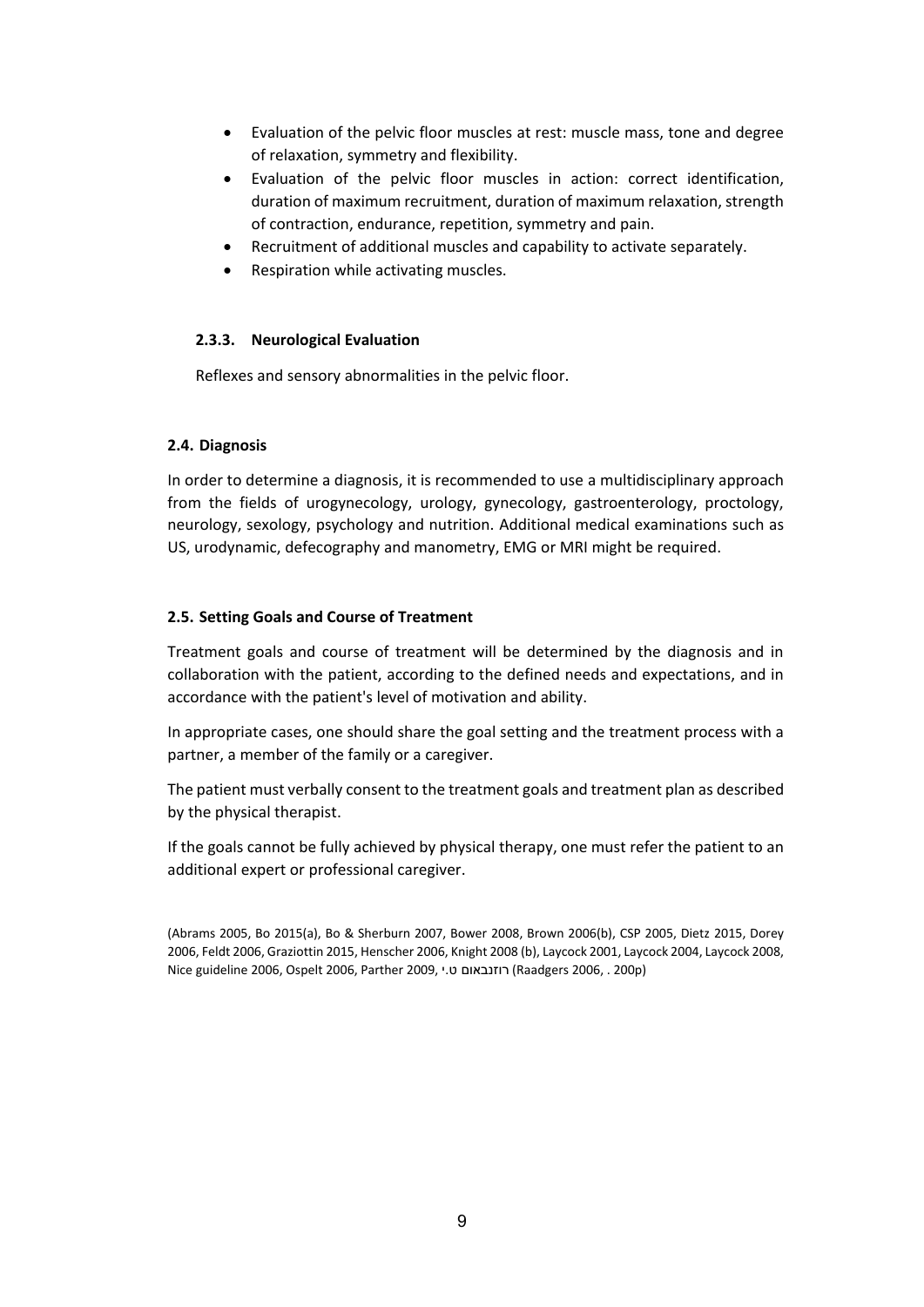# **3. Treatment**

The treatment will include one or more of the following components, in accordance with the goals set and the patient's level of motivation, capability and cooperation, and in accordance with the progression of the treatment.

#### **3.1. Terms of Treatment**

Therapist-patient relationships are based on mutual respect, protecting the patient's privacy and not revealing any medical and/or intimate secrets the patient might disclose.

One must ensure the following:

- Sensitivity and acceptance of the timing set by the patient in raising intimate topics during treatment.
- Covering of exposed parts of the body.
- Students or other medical staff members may observe with the patient's consent only.
- The number and duration of treatments will be determined by the diagnosis and the goals of treatment, according to the professional judgment of the physical therapist and as coordinated with the patient.
- Group treatment will be recommended after a detailed individual evaluation including a vaginal examination.
- One must maintain an appropriate work environment, as detailed in section 5.

(Feldt 2006, Graziottin 2015, Laycock 2004, Nice Guideline 2006, Wall 2008)

#### **3.2. Instructions**

A detailed explanation of the physiology and anatomy of the pelvic organs and pelvic floor should be given, including special referral to the patient's unique problem. It is recommended to use teaching aids such as a pelvic models, diagrams, videos, etc.

(Graziottin 2015, Bower 2015, Bower 2008, Feldt 2006, Knight 2008 (b), Raadgers 2006)

#### **3.3. Behavioral Therapy**

The term "behavioral therapy" describes a learning process that includes identification of the behavioral causes that affect pelvic floor impairments and the adoption of alternative behaviors and habits. The success of the treatment depends on the patient's cognitive ability and her motivation to transform her life. The treatment includes guidance and counseling on:

• How to change fluid and food intake habits such as: quantity, type, and eating and drinking times.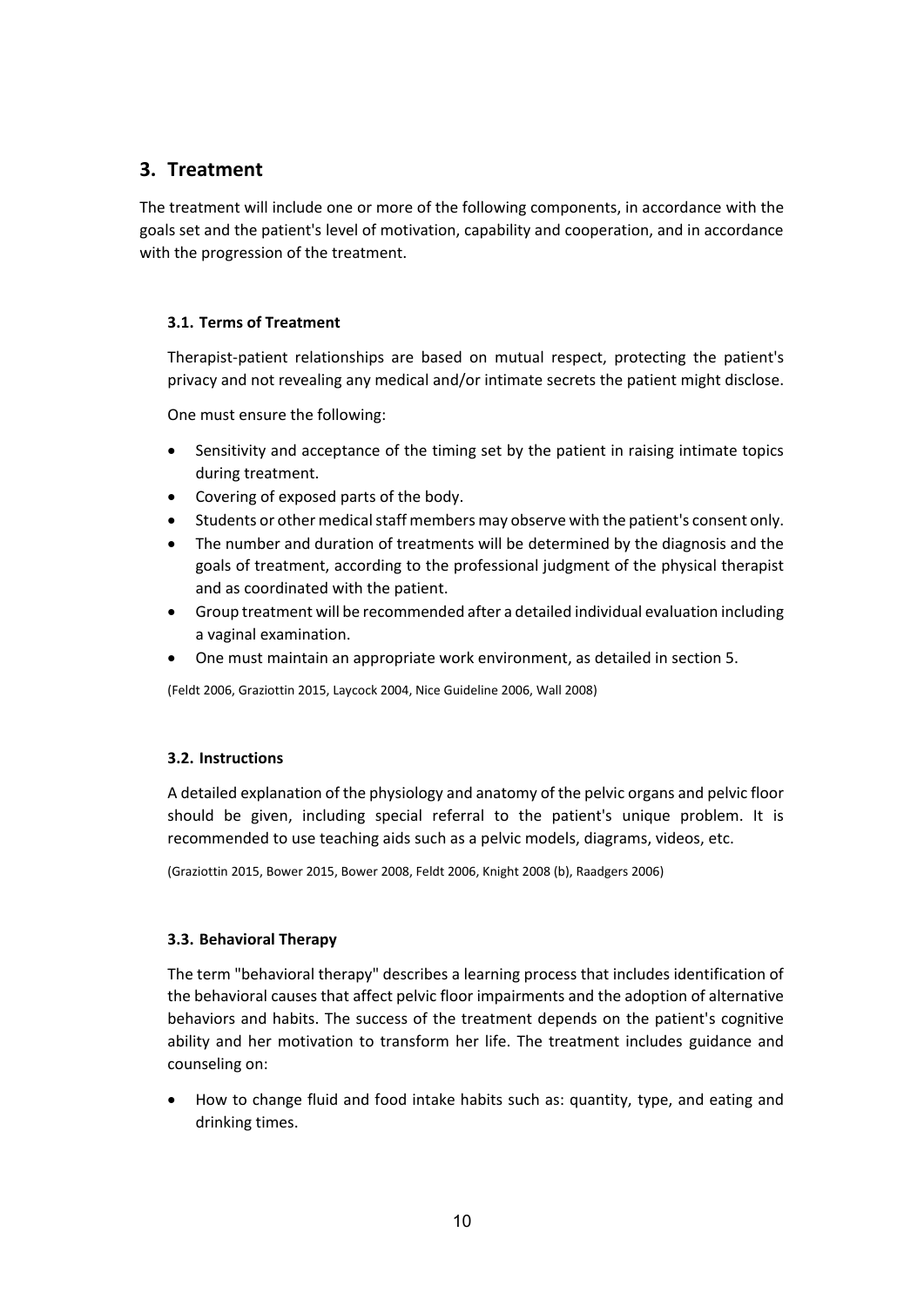- How to change urination and defecation habits, such as:
- Bladder training: postponing emptying, increasing the time margins between urinations, emptying at fixed times or initiating urination, suppressing urgencies and minimizing urine leaks. For these purposes it is recommended to use methods such as: managing a fluid balance log, contracting and relaxing the pelvic floor muscles, breathing or guided imagery.
- How to use voiding positions.
- How to recruit the pelvic floor muscles, before and during efforts involved in increasing intra-abdominal pressure (Including certain ADL – Activities of Daily Living).
- How to adjust the everyday functional load to the capability level of the pelvic floor muscles.
- Suitable physical activity.
- How to use absorption means.
- How do pregnant women can massage the perineum as preparation for birth, breathing correctly and manage the birth and postpartum stages. The emphasis will be on preventing damage and rehabilitation of the pelvic floor postpartum vaginally or C-section.
- Sexual domain: self-observation, learning how the pelvic floor is constructed, guidance to intimacy, self-touch, sexual contact and sexual positions in accordance with the limitations diagnosed, and guidance to gradual vaginal penetration by using different-sized vaginal trainers by the patient or by the patient and her partner.

(Abrams 2005, Bower 2015, Bower 2008, Burgio 2008, Chiarelli 2015, Feldt 2006,Henscher 2006, Nice guidelines 2006, Ospelt 2006, Raadgers 2006)

#### **3.4. Manual Treatment**

Manual pelvic floor physical therapy treatment includes reference to the following structures: abdomen, diaphragm, back, pelvis, hip and pelvic floor, as well as vaginal and anal treatments.

The vaginal / anal treatment is intended to improve motility and flexibility of soft tissues and muscles, decreasing of tone, preparation for contraction of the pelvic floor muscles, improving sensation and proprioceptive ability and decreasing the fear of vaginal penetration through gradual experiencing (combined with relaxation methods).

The manual treatment includes different treatment methods such as: massage, stretching, myofascial release and hold-relax technique.

(Brown 2006(a), Fitzgerald 2009, Fitzgerald 2012, Gentilcore-Saulnier 2010, Holey 2006, Knight 2008(b), Whelan 2008)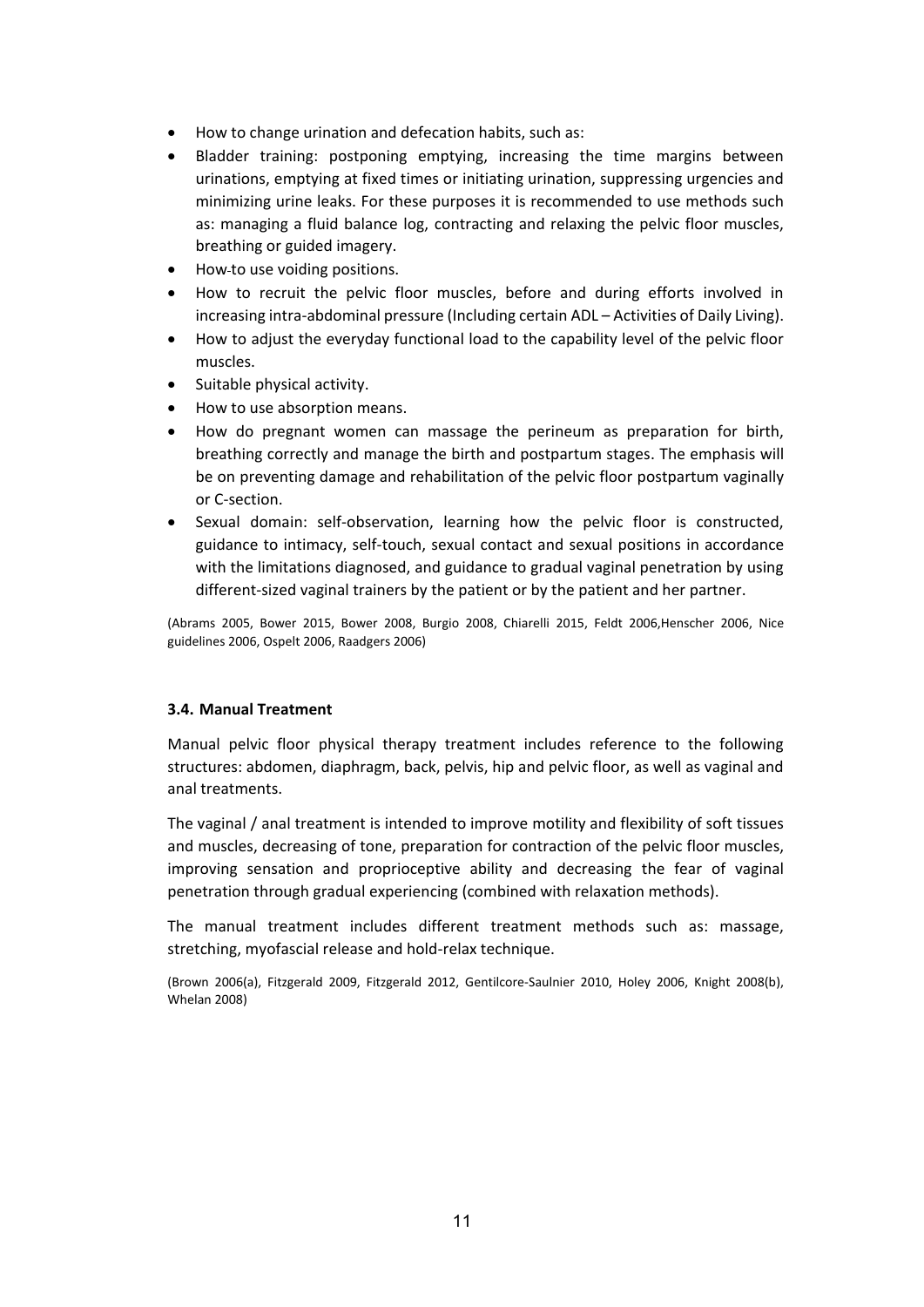#### **3.5. Exercises**

Exercises include reference to the pelvic floor muscles as well as the abdomen, back, hips and also breathing techniques.

The level of the exercises is adapted to the patient's individual capability, at any stage of the treatment, so that the effort exerted will be in accordance to the supportive ability of the pelvic floor and will not cause any damage to the pelvic floor. Many of the treatments require counseling for self-practice at home and/or in a group.

The purpose of the exercises is:

- Improvement of posture: strengthening, relaxing and stretching muscles that affect the activity of the pelvic floor muscles and the position of the pelvic organs.
- Improving control of the pelvic floor muscles, in accordance with the functional goals: identification, strengthening, endurance, tone, timing and relaxation (vaginal weights and biofeedback can also be used for this purpose).
- Isolated contraction of the pelvic floor muscles or in collaboration with synergic muscles, in accordance with the treatment's goals.
- Recruiting the pelvic floor muscles before and during situations causing an increase in intra-abdominal pressure.
- Coordination between the pelvic floor muscle activation and breathing.
- Improving motility of the diaphragm and the abdominal organs through breathing exercises in order to totally relax and get the abdominal, lumbar and pelvic floor muscles to relax as well, and to improve the function of the abdominal and pelvic floor muscles.

(Abrams 2005, Bo 2015(b), Bo & frawley 2015, Dorey 2006, Godl-Purrer 2006, Haslam 2008 (a), Henscher 2006, Knight 2008(b), Laycock 2004, Nice guidelines 2006, Raadgers 2006)

#### **3.6.Biofeedback**

Biofeedback provides instant feedback on bodily functions that one might-be totally unaware of. Pelvic floor physical therapy uses more than one type of feedback.

- A. Surface Electromyogram (S-EMG) provides feedback on the electrical potential produced by the pelvic floor muscle activity. One may use vaginal / anal electrodes or a surface electrode on the perineum.
- B. Manometer provides feedback about the pressure in the vagina / anus as a result of muscle activity. One can also use a vaginal/ anal electrode.

When using S-EMG or Manometer device, one should be aware that contraction of other muscles than the pelvic floor muscles may affect the results. Therefore one must use an earlier manual and visual examination.

C. Ultrasound – provides feedback on how the muscles work, identifies muscles in action and their mass. Ultrasound also provides feedback on any change in the position of the pelvic organs while the muscles are in action. One can use a vaginal / anal / abdominal transducer.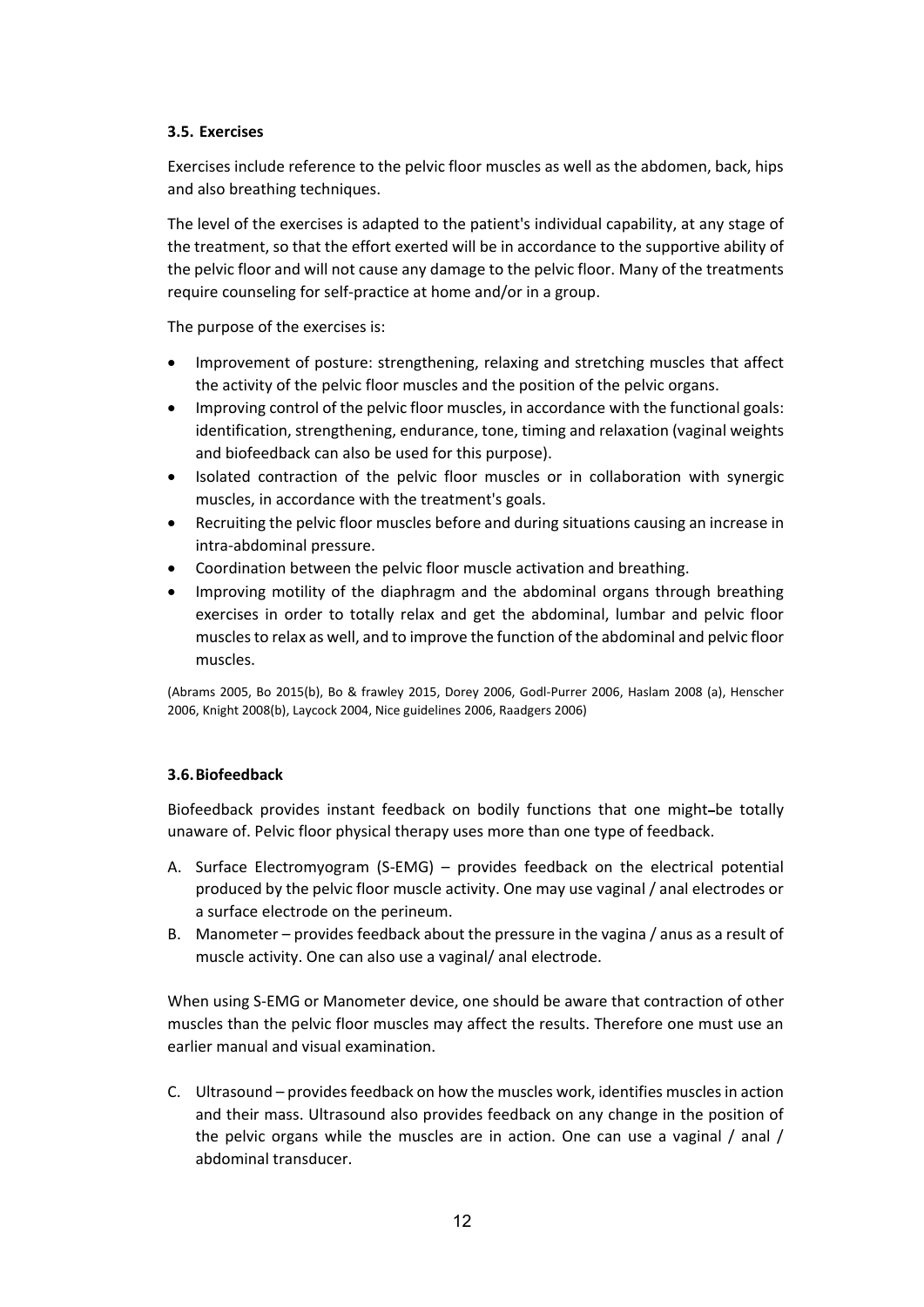D. Mirror – provides visual feedback about the degree of the pelvic floor muscle contraction.

(Bo 2015(b), Dannecker 2005, Dietz 2015, Frahm 2006(b), Haslam 2008 (b), Henscher 2006, Laycock 2004, Rett, 2007)

#### **3.7. Electrical Stimulation**

The type of electrical stimulation used is in accordance with the therapeutic goal.

Below see a list of therapeutic goals suitable for electrical stimulation:

- Improving the ability to identify pelvic floor muscles.
- Improving pelvic floor muscle action: strength, endurance, speed of contraction, speed and degree of relaxation.
- Suppressing the sense of urgency.
- Decreasing local sensitivity.
- Pain relief.

(Bourcier 1999, Berghmans 2015, De-Oliveira, 2005, Frahm 2006(a), Henscher 2006, Laycock 2004, Vodusek 2008)

#### **3.7.1. Precautions in using electrical stimulation:**

- Pacemaker
- Pregnancy
- Epilepsy
- Active vaginal infection or urinary tract infection
- Menstruation
- Malignancy in the pelvic area
- Post-radiation to the pelvis
- Severe impairment to the vaginal tissues or anus (fissures, cuts or wounds)
- Lack of sensation due to neurological problems
- Bladder Hypotonia
- Metal implant in the area
- Known sexual abuse in the past
- Impaired cognitive state of the patient.
- Anxiety

(Dorey 2006, Frahm 2006, Henscher 2006, Laycock 2004)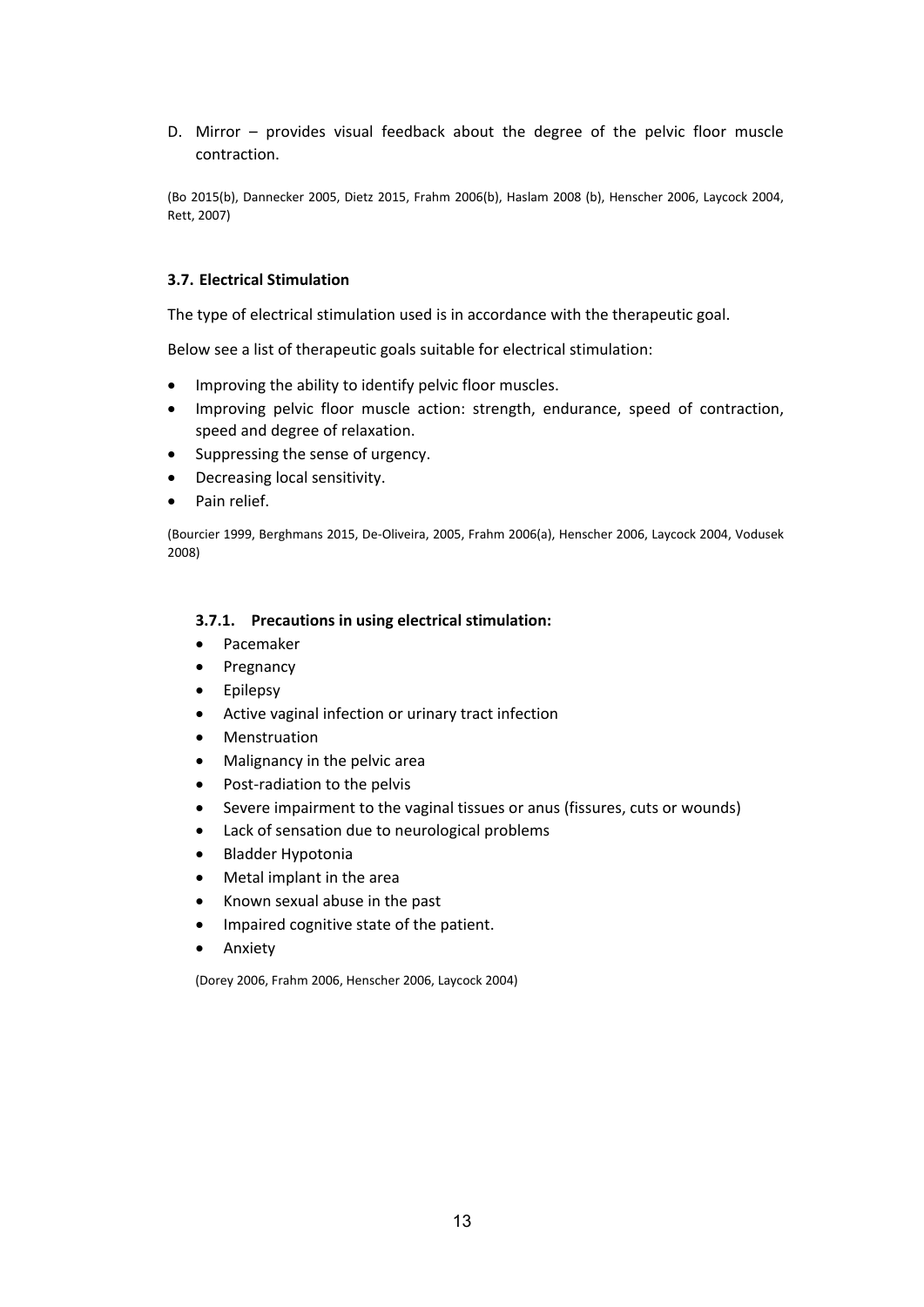# **4. Precautions in performing Examinations and Internal Treatment**

# **(Vaginal/ Anal)**

- A pregnancy with a danger of abortion
- Fungal or bacterial infection in the urethra, vagina or anus
- Vaginal, urethral or anal bleeding
- Open wound (unhealed tear, fissure)
- Pelvic surgery during the past three months
- Postpartum
- Known psycho-sexual problems

(Laycock, 2004)

## **5. Work Environment**

#### **5.1.Treatment Room**

The nature of this special treatment requires complete privacy for the patient. The treatment room should have solid walls and a sink with running water. The room should be able to be locked from the inside.

#### **5.2.Mandatory Equipment**

- Massage table/ Treatment bed (High/low preferred).
- A desk and three chairs.
- A curtain that separates the treatment bed from the desk.
- Disposable gloves (including vinyl gloves).
- Cloths / soap to clean and disinfect the treatment surfaces.
- Ultrasound gel.
- Disposable sheets to cover the bed.
- Extra sheets to cover the patient.

#### **5.3. Recommended Auxiliary Equipment**

- Pelvic model, photographs, diagrams and training videos.
- Vaginal trainers in various sizes.
- Condoms.
- Vaginal weights.
- Practice accessories such as: ball, tilt board, terra-band.
- Mirror.
- Medicinal oil.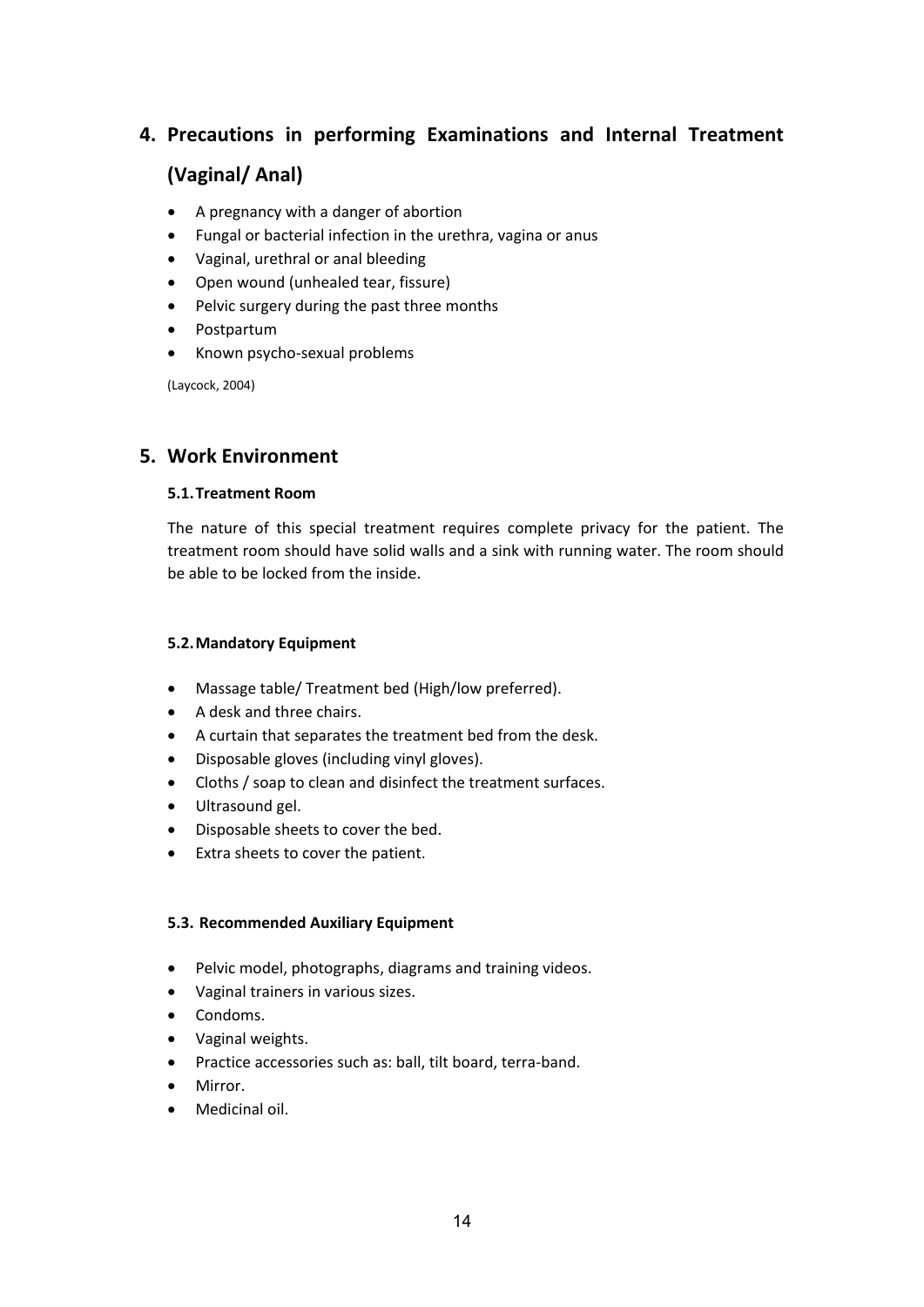#### **5.4. Recommended Instruments**

- Biofeedback instrument, including vaginal/ anal pressure / EMG electrodes.
- Electrical stimulation instrument, including vaginal / anal electrodes.
- Example home Biofeedback / electrical stimulation instruments.

#### **5.5. Precautions to Prevent Infections**

- Washing hands after every patient.
- Changing the sheets after every patient.
- Using gloves during vaginal/ anal examinations.
- Using individual vaginal trainers and vaginal/ anal electrodes, or covering them with condoms.

## **6. Training**

#### **6.1. Conditions for Engaging in Pelvic Floor Physical Therapy**

Physical therapy certification granted by the Ministry of Health is required.

Basic course completed in pelvic floor physical therapy.

#### **6.2. Basic Course in Pelvic Floor Physical Therapy**

An approximately 70-hour course, part theoretical and part practical.

#### **6.2.1. Course Objective**

The physical therapist will assess and treat women with pelvic floor impairments related to the urogenital system.

At the end of the course the physical therapist will:

- Identify the pelvic floor muscles and the structures that support the pelvic organs.
- Diagnose pelvic floor impairments related to the uro-gynecological system.
- Plan a prevention and treatment course to solve pelvic floor impairments using:
	- Required behavioral change.
	- Pelvic floor muscle rehabilitation.
	- Counseling on how to preserve the pelvic floor by adopting. principles of learning how to use the body correctly in the everyday life.
	- Counseling regarding suitable physical activity.
- Perform examination and treatment using biofeedback.
- Use electrical stimulation to the pelvic floor.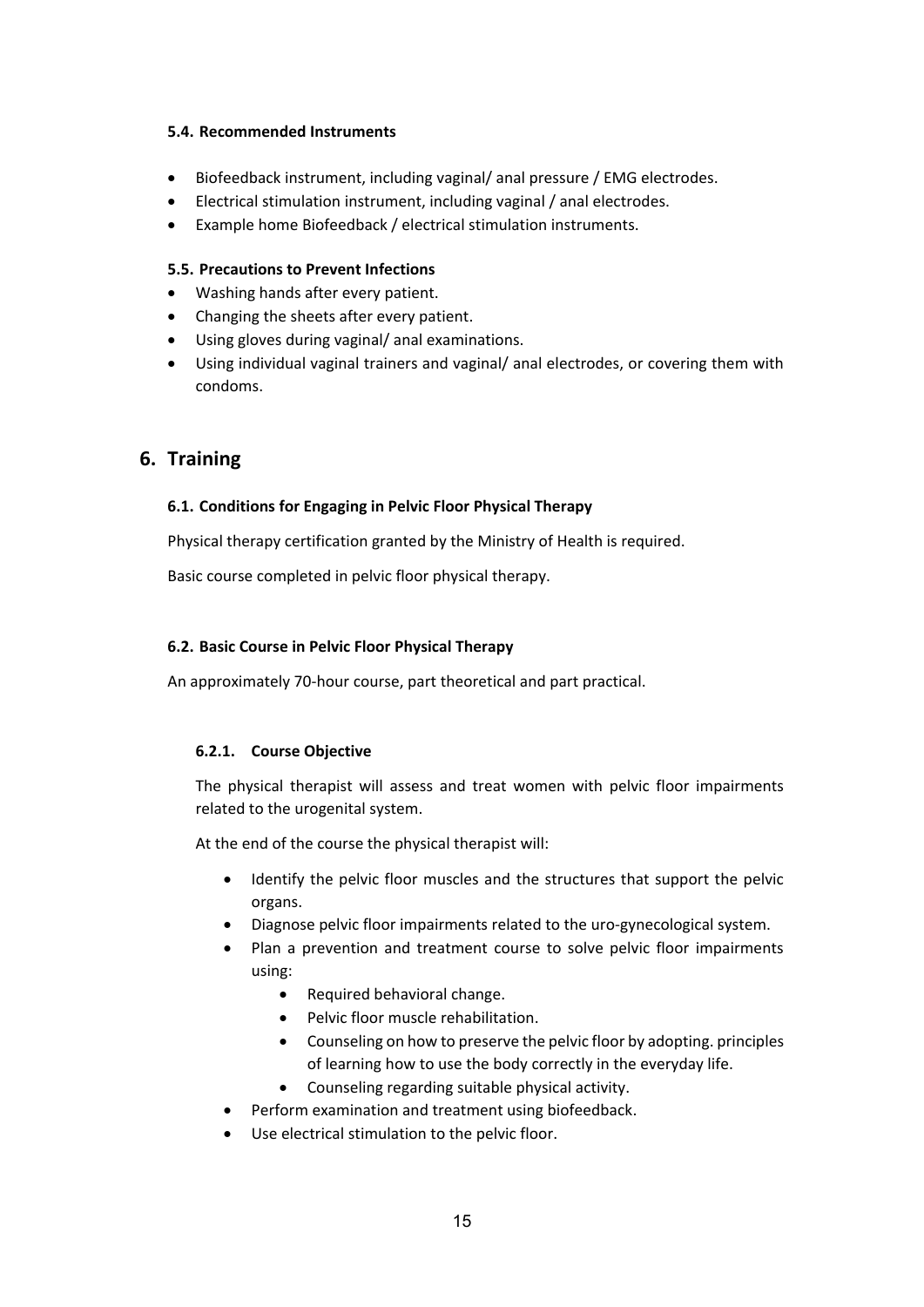#### **6.2.2. Course Content**

- Basic terminology and basic uro-gynecological assessment.
- Functional anatomy of the pelvic floor.
- Biomechanics of the pelvis and pelvic floor.
- Urinary tract functions.
- Pelvic floor impairments, medical examinations and treatment measures– urine leakages, pelvic organ prolapse.
- Pelvic floor during pregnancy and postpartum.
- Urinary tract examinations.
- Introduction to Anatomy, function and impairment of the anorectal system.
- Introduction to Vulvodynia and pelvic pain and its influence on the pelvic floor (including medical and psycho-sexual aspects).
- Introduction to Anatomy, function and impairment of the male urinary tract system.
- Principles of taking a medical history, examination and behavioral-rehabilitation (including use of other treatment modalities: biofeedback and/or electrical stimulation).
- Principles of pelvic floor muscle exercises.
- Practicing pelvic floor exercises in various positions and at different levels of difficulty.
- The physical therapist role in woman's health.
- Practical chapter practicing examinations and treatments.

In the practical part vaginal examinations will be practiced in pairs.

At the end of the course the physical therapist must pass a test.

#### **6.3. Further Course of Education**

Pelvic floor physical therapists are advised to broaden their horizons and take additional courses in the field, such as:

- Examination and treatment principles of impairments of the anorectal system.
- Examination and treatment principles of impairments of the pelvic floor of children.
- Examination and vaginal/ anal treatment principles in situations of pelvic pain.
- Bio-psycho-social principles in treatment of general pain, especially vulvodynia.
- Basic principles in couple counseling and sex therapy.
- Principles of orthopedic treatment of the pelvic girdle.
- Physical therapy treatments during the perinatal period.
- Physical activity during the perinatal period.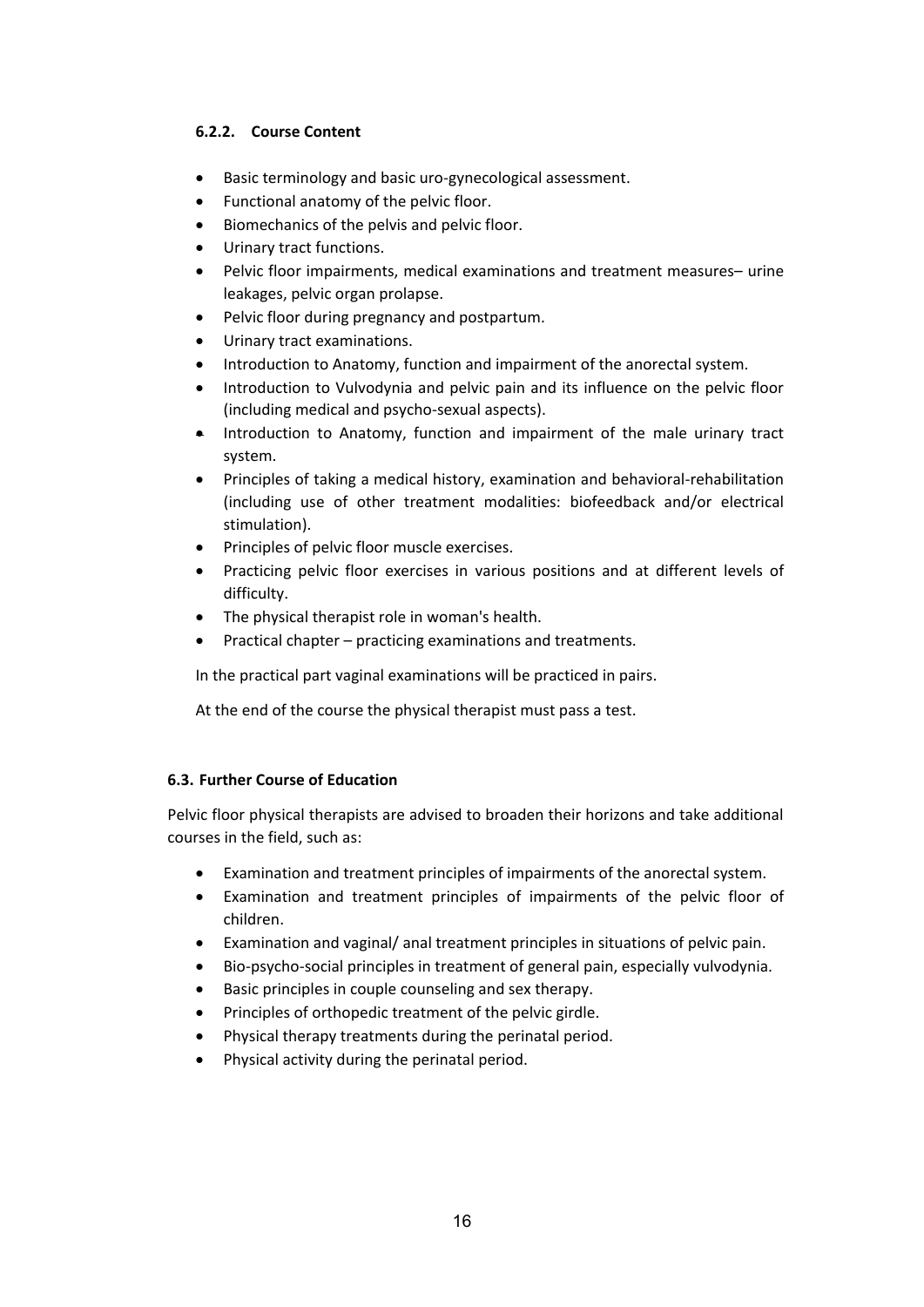#### **6.4. Professional Development and Research**

It is extremely important to increase one's knowledge in related areas:

- Brushing up on topics related directly to subject of pelvic floor treatments in Israel and abroad.
- Spreading knowledge of the subject among physical therapists, medical staff and the general public.
- Contributing to the continuation of the research.

Maintaining and improving the professional level of physical therapist in the field include the following:

- Participating in symposiums and study days organized by the physical therapy Woman's Health Interest group.
- Participating in symposiums and conventions organized by other relevant organizations, in Israel and abroad.
- Brushing up through current reading of medical journals and other relevant professional literature.
- Giving lectures, guidance and updates to physical therapy staff, relevant medical staff, students and the general public.
- Contacting and initiating teamwork with relevant professional sources in the field.
- Advancement of research activity and publishing articles.

(Bo 2015(a)).

# **7. Evaluation and Measuring Tools for Pelvic Floor Function**

- Pelvic floor prolapse assessment (Bump 1996)
	- o Baden & Walker System
	- o Pop-Q System
- Manual assessment of the pelvic floor muscle strength (Laycock 2001, Bo 2005)
	- o Modified Oxford Grading Scale
	- o PERFECT scheme
- Pelvic floor function assessment using instrumentation (Bo 2005, Dietz 2015)
	- o Manometer
	- o Surface EMG
	- o Ultrasound
- Designated questionnaires for symptoms resulting from pelvic floor impairments and quality of life questionnaires (samples):
	- o UDI-6 Urogenital Distress Inventory (uebersax 1995)
	- o IIQ-7 Incontinence Impact Questionnaire (uebersax 1995)
	- o I-QOL- Incontinence Quality Of Life instrument (Patrick 1999)
	- o BFLUTS- Bristol Female Lower Urinary Tract Symptoms Questioner (Brooks et al 2004)
	- o ICIQ-UI SF- International Consultation on Incontinence Questioner short form (Avery 2004)
	- o OAB-Q Overactive Bladder Questionnaire (Matza 2005)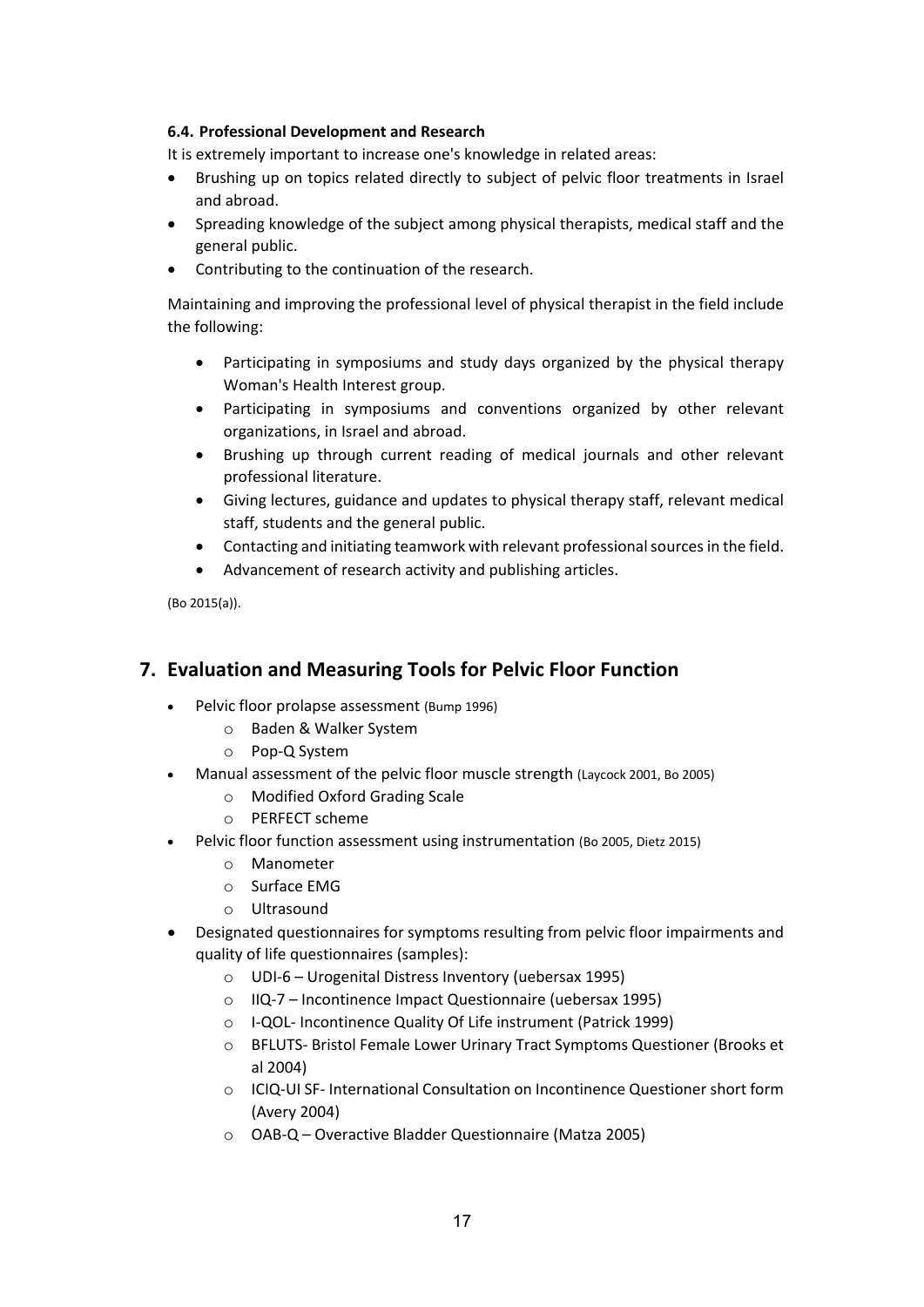# **8. Bibliography**

- 1. Abrams P, Artibani W, Cardozo L, Khoury S, Wein A. Clinical manual of incontinence in women. Health Publications, 2005.
- 2. ACOG and ASCCP Issue Joint Opinion on Vulvodynia. Obstetrics & Gynecology. 2006; 108(4):1049-1052.
- 3. Akbayrak T, Yuksel I, Demirturk F. The short-term effects of physical therapy in different intensities of urodynamic stress incontinence. Gynecol Obstet Invest. 2005; 59:43-48.
- 4. Avery K, Donovan J, Peters T, Shaw C, Gotoh M, Abrams P. ICIQ: a brief and robust measure for evaluation the symptoms and impact of urinary incontinence. Neurourol Urodyn 2004; 23:322-30.
- 5. Bakker E, van Sprundel M, van der Auwera JC. Voiding habits and wetting in a population of 4332 Belgian schoolchildren aged between 10 and 14 years. Scand J Urol Nephrol. 2002; 36:354-362.
- 6. Berghmans B. Electrical stimulation for OAB. in: Bo K, Berghmans B, Morkved S, Van Kampen M, Eds. Evidence-based Physical Therapy Pelvic Floor. 2nd Ed. Churchill Livingstone, Elsevier, 2015: 178-191.
- 7. Bo K. Evidence-based physical therapy for stress and urge incontinence. in: Carriere B, Feldt CM, The pelvic floor. Thieme, 2006: 128-142.
- 8. Bo K. Overview of physical therapy for pelvic floor dysfunction, in: Bo K, Berghmans B, Morkved S, Van Kampen M, Eds. Evidence-based Physical Therapy Pelvic Floor. 2nd Ed. Churchill Livingstone, Elsevier, 2015: 1-8. (a)
- 9. Bo K. Pelvic floor muscle training for stress urinary incontinence. In: Bo K, Berghmans B, Morkved S, Van Kampen M, Eds. Evidence-based Physical Therapy Pelvic Floor. 2nd Ed. Churchill Livingstone, Elsevier, 2015: 162-178. (b)
- 10. Bo K, Sherburn M. Measurement of pelvic floor muscle function and strength and pelvic organ prolapse – Visual observation and palpation. In: Bo K, Berghmans B, Morkved S, Van Kampen M, Eds. Evidence-based Physical Therapy Pelvic Floor. 2nd Ed. Churchill Livingstone, Elsevier, 2015:47-53.(c)
- 11. Bo K, Frawley H. Pelvic floor muscle training in the prevention and treatment of POP. in: Bo K, Berghmans B, Morkved S, Van Kampen M, Eds. Evidence-based Physical Therapy Pelvic Floor. 2nd Ed. Churchill Livingstone, Elsevier, 2015: 234-242.(d)
- 12. Bo K, Sherburn M. Evaluation of female pelvic floor muscle function and strength. Physiotherapy. 2005; 85 (3): 269-282.
- 13. Borello-France DF, Zyczynski HM, Downey PA, Rause CR, Wister JA. Effect of Pelvic-Floor Muscle Exercise Position on Continence and Quality-of-Life Outcomes in Women With Stress Urinary Incontinence. Physical Therapy. 2006; 86 (7): 974-986.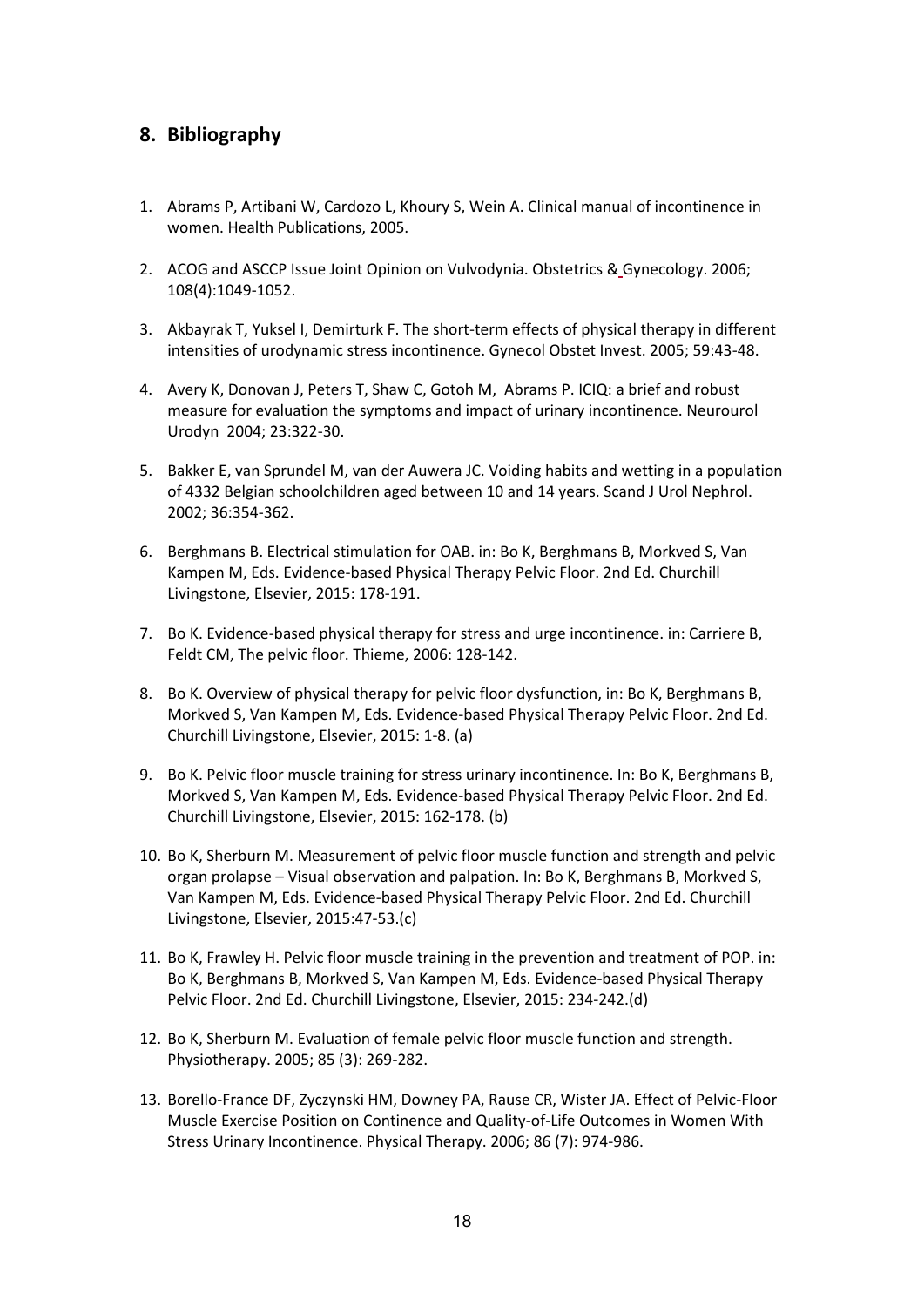- 14. Bourcier AP, Mamberti-dias A, Susset J. Functional electrical stimulation in urogynecology. In: Appel RA, Boutcier F, Eds. pelvic floor Dysfunction, investigation and conservative treatment. LA Torre. Casa Editrice Scientifica Internazionale,1999: 259-265.
- 15. Bower. WF, Evidence for pelvic floor physical therapy in children, in: Bo K, Berghmans B, Morkved S, Van Kampen M, Eds. Evidence-based Physical Therapy Pelvic Floor. 2nd Ed. Churchill Livingstone, Elsevier, 2015: 355-367.
- 16. Bower WF. Physiotherapy for children with bladder and bowel disorders, In Haslam J, Laycock J, Eds. Therapeutic management of incontinence and pelvic pain (pelvic organ disorders) 2nd edition. Springer, 2008: 27-32.
- 17. braekken HI, Majida M., Engh ME, et al. Can pelvic floor muscle training reverse pelvic organ prolapse and reduce prolapse symptoms? An assessor-blinded, randomized, controlled trial. AJOG, 2010; 203 (2): 170.e-1- 170.e-7.
- 18. Brookes, S.T., Donovan, J.L., Wright, M., Jackson, S. and Abrams, P. A scored form of the Bristol FLUTS questionnaire: data from a randomized controlled trial of surgery for women with stress incontinence. Am J Obstet Gynecol 2004; 191:73-82.
- 19. Brwon C. Manual physiotherapy techniques for pelvic floor disorders. in: Carriere B, Feldt CM, The pelvic floor. Thieme, 2006: 143-148.
- 20. Brown C., Physiotherapy for anorectal disorders, in: Carriere B, Feldt CM, The pelvic floor. Thieme, 2006: 448-463 (b).
- 21. [Bump RC,](http://www.ncbi.nlm.nih.gov/pubmed?term=Bump%20RC%5BAuthor%5D&cauthor=true&cauthor_uid=8694033) [Mattiasson A,](http://www.ncbi.nlm.nih.gov/pubmed?term=Mattiasson%20A%5BAuthor%5D&cauthor=true&cauthor_uid=8694033) [Bø K,](http://www.ncbi.nlm.nih.gov/pubmed?term=B%C3%B8%20K%5BAuthor%5D&cauthor=true&cauthor_uid=8694033) [Brubaker LP,](http://www.ncbi.nlm.nih.gov/pubmed?term=Brubaker%20LP%5BAuthor%5D&cauthor=true&cauthor_uid=8694033) [DeLancey JO,](http://www.ncbi.nlm.nih.gov/pubmed?term=DeLancey%20JO%5BAuthor%5D&cauthor=true&cauthor_uid=8694033) [Klarskov P,](http://www.ncbi.nlm.nih.gov/pubmed?term=Klarskov%20P%5BAuthor%5D&cauthor=true&cauthor_uid=8694033) [Shull BL,](http://www.ncbi.nlm.nih.gov/pubmed?term=Shull%20BL%5BAuthor%5D&cauthor=true&cauthor_uid=8694033) [Smith AR.](http://www.ncbi.nlm.nih.gov/pubmed?term=Smith%20AR%5BAuthor%5D&cauthor=true&cauthor_uid=8694033) The standardization of terminology of female pelvic organ prolapse and pelvic floor dysfunction[. Am J Obstet Gynecol.](http://www.ncbi.nlm.nih.gov/pubmed?term=Bump%20RC%2C%20Mattiasson%20A%2C%20Bo%20K%2C%20et%20al.%20The%20standardization%20of%20terminology%20of%20female%20pelvic%20organprolapse%20and%20pelvic%20%EF%AC%82%20oor%20dysfunction.%20Am%20J%20Obstet%20Gynecol.%201996%3B175%3A13) 1996 Jul;175(1):10-7.
- 22. Burgio KL, Goode PS. Bladder training and behavioural training. in: Haslam J, Laycock J. Eds. Therapeutic management of incontinence and pelvic pain (pelvic organ disorders). Springer, 2nd edition 2008: 127-132.
- 23. Corocs J. Female stress urinary incontinence Prevalence, causes, pathophysiology. in: Bo K, Berghmans B, Morkved S, Van Kampen M, Eds. Evidence-based Physical Therapy Pelvic Floor. 2nd Ed. Churchill Livingstone, Elsevier, 2015: 132-136.
- 24. The Chartered Society of Physiotherapy. Pelvic Floor and Vaginal or Ano-Rectal Assessment. Guidance for Post-Graduate Physiotherapists. Information paper, June 2005.
- 25. Cheong Y, William Stones R. Chronic pelvic pain: aetiology and therapy. Best Pract Res Clin Obstet Gynaecol 2006; 20: 695-711.
- 26. Chiarelli P. Lifestyle interventions for pelvic floor dysfunction. in: Bo K, Berghmans B, Morkved S, Van Kampen M, Eds. Evidence-based Physical Therapy Pelvic Floor. 2nd Ed. Churchill Livingstone, Elsevier, 2015: 136-152.
- 27. Dannecker C, Wolf V, Raab R, et al. EMG-biofeedback assisted pelvic floor muscle training is an effective therapy of stress urinary or mixed incontinence: a 7 year experience with 390 patients. Arch Gynecol Obstet. 2005; 6:1-5.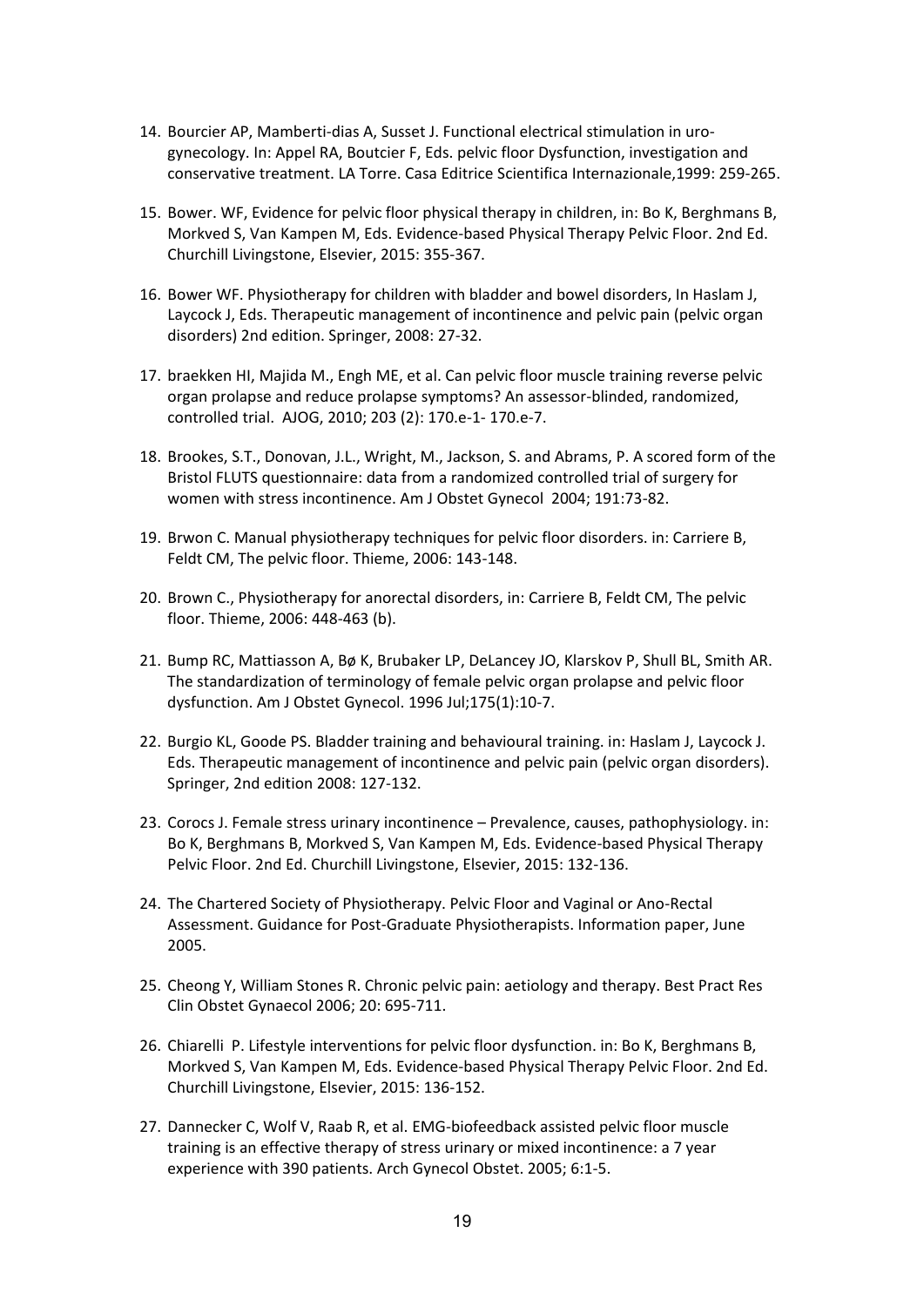- 28. De-Oliveira Bernardes N, Bahamondes L. Intravaginal electrical stimulation for the treatment of chronic pelvic pain. J Reprod Med 2005; 50: 267-72.
- 29. Dietz HP. Ultrasound in the assessment of pelvic floor muscle and pelvic organ descent. in: Bo K, Berghmans B, Morkved S, Van Kampen M, Eds. Evidence-based Physical Therapy Pelvic Floor. 2nd Ed. Churchill Livingstone, Elsevier, 2015: 84-97.
- 30. Dobben AC. Terra MP Berghmans B, et al. Functional changes after physiotherapy in fecal incontinence. Int J colorectal Dis. 2005; 22:1-7.
- 31. Dorey G. therapy for men. In: Carriere B, Feldt CM, The pelvic floor. Thieme, 2006: 415- 439.
- 32. Dorey G. The male patient. in: Haslam J, Laycock J. Eds. Therapeutic management of incontinence and pelvic pain (pelvic organ disorders). Springer, 2nd edition 2008: 159- 162.
- 33. Dumoulin C, Hay-Smith J. Pelvic floor muscle training versus no treatment, or inactive control treatments, for urinary incontinence in women. Cochrane Database Syst Rev. 2010;20(1):CD005654.
- 34. Elneil S. Prevalence of urinary incontinence. in: Haslam J, Laycock J. Eds. Therapeutic management of incontinence and pelvic pain (pelvic organ disorders). Springer, 2nd edition 2008: 1-8
- 35. Fall M, Baranowski AP, Elneil S, et al. Guidelines on chronic pelvic pain. Eur Urol. 2010; 57:35–48
- 36. Feldt CM. Pediatric therapy. In: Carriere B, Feldt CM, The pelvic floor. Thieme, 2006: 293-317.
- 37. Filocamo MT, LI Marzi V, del Popolo G, et al. Effectiveness of early pelvic floor rehabilitation treatment for post-prostatectomy incontinence. Eur Urol. 2005; 48(5):734- 738.
- 38. FitzGerald MP, Anderson RU, Potts J, Payne CK, Peters KM, Clemens JQ, Kotarinos R, Fraser L, Cosby A, Fortman C, et al. Randomized multicenter feasibility trial of myofascial physical therapy for the treatment of urological chronic pelvic pain syndromes. J Urol. 2009; 182(2):570-80.
- 39. FitzGerald MP, Payne CK, Lukacz ES, Yang CC, Peters KM, Chai TC, Nickel JC, Hanno PM, Kreder KJ, Burks DA, et al. Randomized multicenter clinical trial of myofascial physical therapy in women with interstitial cystitis/painful bladder syndrome and pelvic floor tenderness. J Urol. 2012; 187(6):2113-8.
- 40. Frahm JD. Electrotherapy. In: Carriere B, Feldt CM, The pelvic floor. Thieme, 2006: 177- 203 (a).
- 41. Frahm JD. Biofeedback and electromyography. In: Carriere B, Feldt CM, The pelvic floor. Thieme, 2006: 203-227 (b).
- 42. [Franco I.](http://www.ncbi.nlm.nih.gov/pubmed?term=%22Franco%20I%22%5BAuthor%5D) Pediatric overactive bladder syndrome: pathophysiology and management. Paediatr Drug. 2007;9(6):379-90.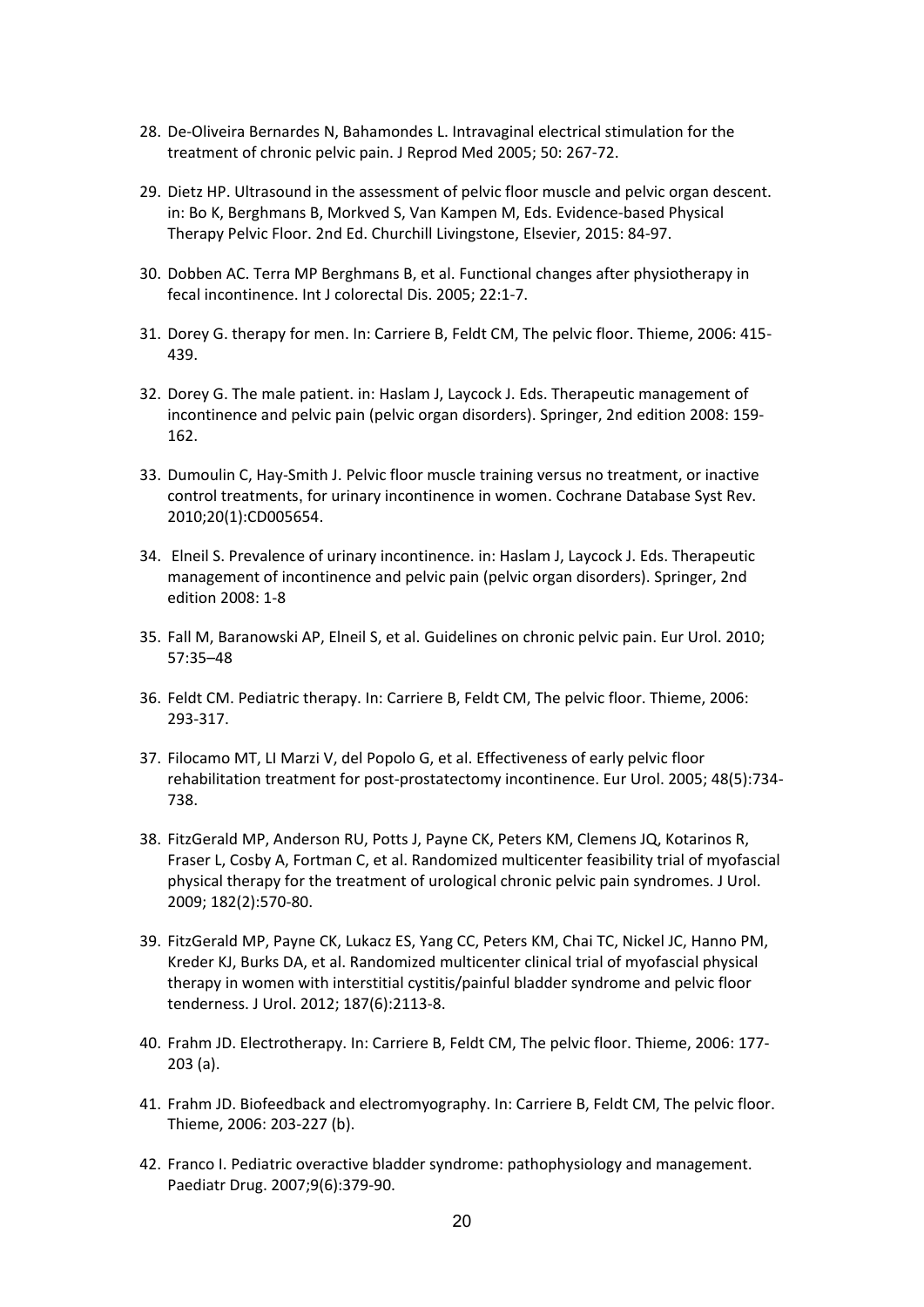- 43. Frawley H. Pelvic floor pain and the overactive pelvic floor. in: Bo K, Berghmans B, Morkved S, Van Kampen M, Eds. Evidence-based Physical Therapy Pelvic Floor. 2nd Ed. Churchill Livingstone, Elsevier, 2015: 333-353.
- 44. Fultz NH, Herzog AR. Self-reported social and emotional impact of urinary incontinence. J Am Geriatr Soc. 2001; 49:892-899.
- 45. Gentilcore-Saulnier E, McLean L, Goldfinger C, et al. Pelvic floor muscle assessment outcomes in women with and without provoked vestibulodynia and the impact of a physical therapy program. J Sex Med. 2010;7(2 Pt 2):1003-22.
- 46. Godl-Purrer B. Training and functional exercises for the muscles of the pelvic floor. in: Carriere B, Feldt CM, The pelvic floor. Thieme, 2006: 252-266.
- 47. Goldfinger C, Pukall CF, Gentilcore-Saulnier E, et al. A prospective study of pelvic floor physical therapy: Pain and psychosexual outcomes in provoked vestibulodynia. . Sex Med. 2009; 6(7):1955-1968.
- 48. Graziottin A., Female sexual dysfunction. In: Bo K, Berghmans B, Morkved S, Van Kampen M, Eds. Evidence-based Physical Therapy Pelvic Floor. 2nd Ed. Churchill Livingstone, Elsevier, 2015: 243-270
- 49. Hagen S., Stark D., Glazener et al. A randomized controlled trial of pelvic floor muscle training for stages I and II pelvic organ prolapse. IUJ, 2009; 20 (1): 45-51.
- 50. Hagen S., Stark D., Glazener et al. A multicentre randomised controlled trial of a pelvic floor muscle training intervention for women with pelvic organ prolapse**.** Abstract 129 at the 41st Annual Meeting of the International Continence Society (ICS). 2011.
- 51. Hannestad YS, Rortveit G, Sandvik H, Hunskaar S. A community-based epidemiological survey of female urinary incontinence: the Norwegian EPINCONT study. J Clin. Epidem. 2000; 53:1150-1157.
- 52. Haslam J. Pelvic floor muscle exercise in the treatment of urinary incontinence. in: Haslam J, Laycock J. Eds. Therapeutic management of incontinence and pelvic pain (pelvic organ disorders). Springer, 2nd edition 2008: 89-94 (a).
- 53. Haslam J. Biofeedback. in: Haslam J, Laycock J. Eds. Therapeutic management of incontinence and pelvic pain (pelvic organ disorders). Springer, 2nd edition 2008: 105- 110 (b).
- 54. Haslam J., Kaycock J. Voiding problems. in: Haslam J, Laycock J. Eds. Therapeutic management of incontinence and pelvic pain (pelvic organ disorders). Springer, 2nd edition 2008: 133-138.
- 55. Haylen BT, Ridder D, Freeman RM, at al. An international urogynecological association (IUGA)/ international continence society (ICS) joint report on the terminology for female pelvic floor dysfunction. Neurourology and Urodynamics. 2010; 29:4-20.
- 56. Heller A., Therapy for women, in: Carriere B, Feldt CM, The pelvic floor. Thieme, 2006: 318-343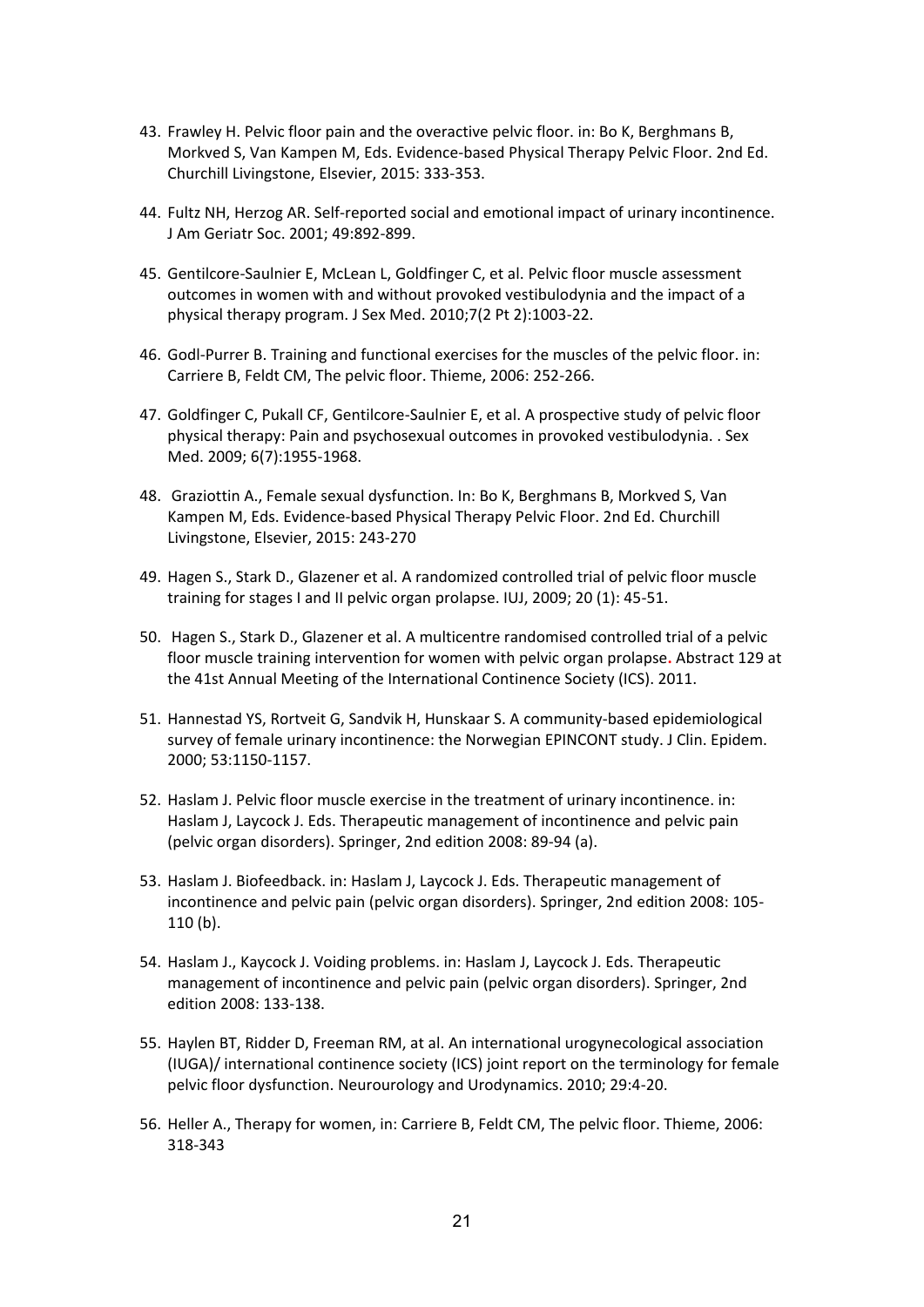- 57. Herbert JH. Childbirth and anal incontinence. in: Haslam J, Laycock J. Eds. Therapeutic management of incontinence and pelvic pain (pelvic organ disorders). Springer, 2nd edition 2008: 147-150.
- 58. Henscher U. Therapy for women storage and emptying disorders of the bladder. In: Carriere B, Feldt CM, The pelvic floor. Thieme, 2006: 343-373.
- 59. Holey EA. Connective-tissue manipulations. In: Carriere B, Feldt CM, The pelvic floor. Thieme, 2006: 164-177.
- 60. Irwin DE, Kopp ZS, Agatep B, et al. Worldwide prevalence estimates of lower urinary tract symptoms, overactive bladder, urinary incontinence and bladder outlet obstruction. BJUI, 2011; 108:1132-1139.
- 61. Jarvis SK, Hallam TK, Lujic S, et al. Peri-operative physiotherapy improved outcomes for women undergoing incontinence and or prolapse surgery: Results of a randomized controlled trial. Aust N Z J Obstet Gyncol. 2005; 45(4):300-303.
- 62. Kafri R, Shames J, Raz M, et al. Rehabilitation versus drug therapy for urge urinary incontinence: long-term outcomes. Int Urogynceol J. 2008; 19(1): 47-52.
- 63. Kahn FG, Wall LL. Treatment and prevention of prolapse. in: Haslam J, Laycock J. Eds. Therapeutic management of incontinence and pelvic pain (pelvic organ disorders). Springer, 2nd edition 2008: 263-266.
- 64. Kapoor DS, Freeman RM. Pregnancy, childbirth and urinary incontinence. in: Haslam J, Laycock J. Eds. Therapeutic management of incontinence and pelvic pain (pelvic organ disorders). Springer, 2nd edition 2008: 143-146.
- 65. Knight SJM, Shelly ER. Pelvic pain prevalence, definitions and aetiology of pelvic pain. in: Haslam J, Laycock J. Eds. Therapeutic management of incontinence and pelvic pain (pelvic organ disorders). Springer, 2nd edition 2008: 231-240. (a).
- 66. Knight SJM, Shelly ER. Assessment and treatment of pelvic pain. in: Haslam J, Laycock J. Eds. Therapeutic management of incontinence and pelvic pain (pelvic organ disorders). Springer, 2nd edition 2008: 241-247 (b).
- 67. Kujawa ML, Betts CD. Assessment and treatment of urinary incontinence in neurologically impaired patients. in: Haslam J, Laycock J. Eds. Therapeutic management of incontinence and pelvic pain (pelvic organ disorders). Springer, 2nd edition 2008: 41- 56.
- 68. Laycock J, Jerwood D. Pelvic floor muscle Assessment: The PERFECT scheme. Physiotherapy, 2001; 87(12), 631-642.
- 69. Laycock J, Standley A, Crothers E, Naylor D, Frank M, Garside S, Kiely E, Knight S, Pearson A. Clinical Guidelines for the Physiotherapy Management of Females aged 16–65 with Stress Urinary Incontinence. Chartered Society of Physiotherapy, London. 2001, review: 2004.
- 70. Laycock J, Whelan MM, Dumoulin C. Patient assessment. in: Haslam J, Laycock J. Eds. Therapeutic management of incontinence and pelvic pain (pelvic organ disorders). Springer, 2nd edition 2008: 58-66.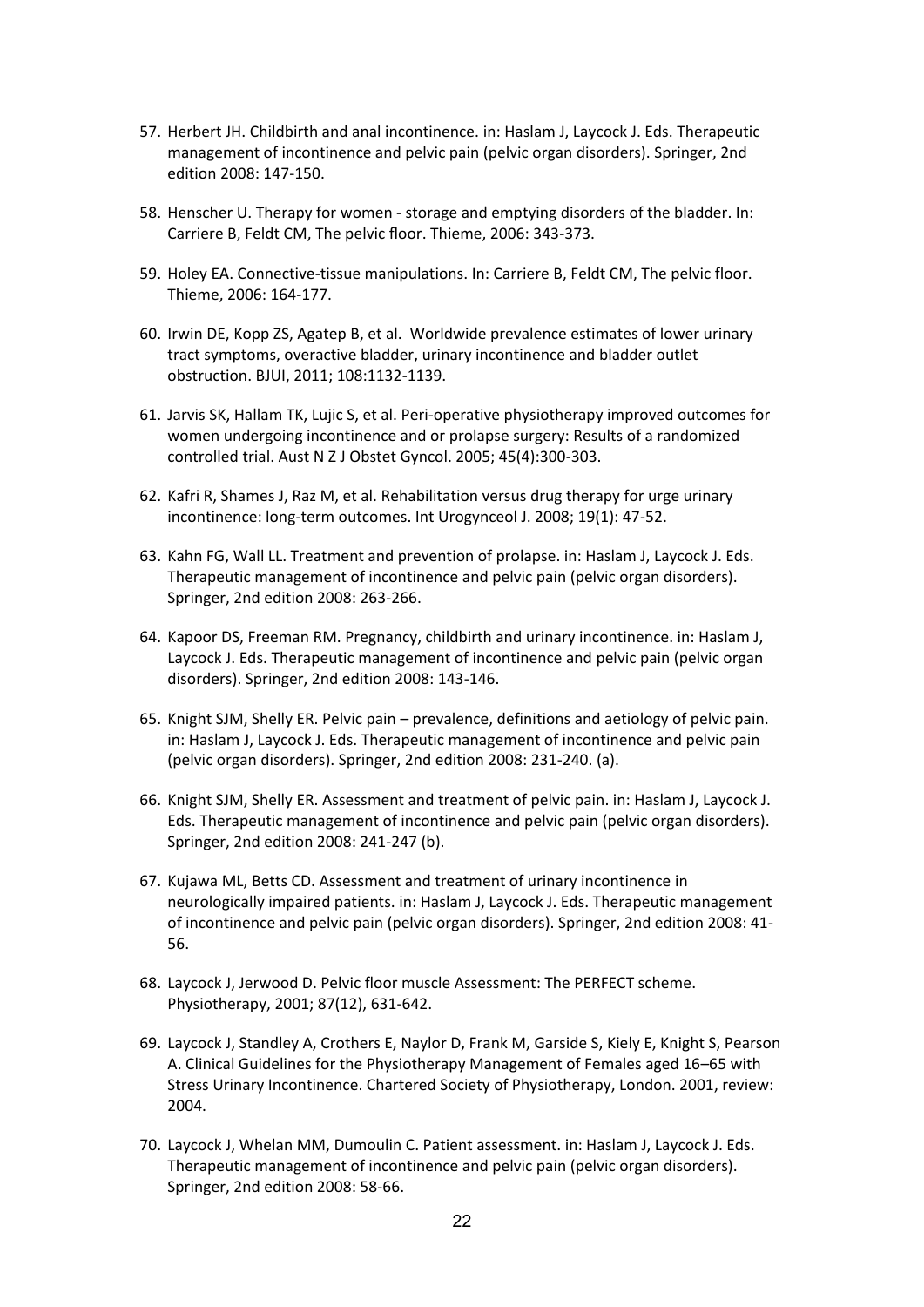- 71. Magali R, Sue R. Conservative management of urinary incontinence. SOGC clinical practice guideline. J Obstet Gynaecol Can. 2006; 28(12):1113-1118.
- 72. Markland A.D, Richter H.E, Chyng-Wen Fwu, Eggers P, Kusek J.W, Prevalence and Trends of Urinary Incontinence in Adults in the United States, 2001 to 2008. The Journal of Urology. 2011; 186(2):589-593.
- 73. Matza LS, Thompson CL, Krasnow J, Brewster-Jordan J, Zyczynski T, Coyne KS. Test-retest reliability of four questionnaires for patients with overactive bladder: The overactive bladder questionnaire (OAB-q), patient perception of bladder condition (PPBC), urgency questionnaire (UQ), and the primary OAB symptom questionnaire (POSQ). Neurourology and Urodynamics. 2005; 24 (3): 215-225.
- 74. Milson I. Lower urinary tract symptoms in women. Current opinion in Urology. 2009; 19(4):337-341.
- 75. Montenegro MLLS, Vasconcelos ECLM, Candido dos reis FJ, et al. Physical therapy in the management of women with chronic pelvic pain. Int. J Clin Pract. 2008; 62(2):263-269.
- 76. Morkved S. Physical therapy for fecal incontinence, in: Bo K, Berghmans B, Morkved S, Van Kampen M, Eds. Evidence-based Physical Therapy Pelvic Floor. Churchill Livingstone, Elsevier, 2007: 309-315.
- 77. Morkved S., urinary incontinence related to the peripartum period. In: Bo K, Berghmans B, Morkved S, Van Kampen M, Eds. Evidence-based Physical Therapy Pelvic Floor. 2nd Ed. Churchill Livingstone, Elsevier, 2015: 208-226.
- 78. Nappi RE, Ferdeghinini F, Abbiati I, et al. Electrical stimulation (ES) in the management of sexual pain disorders. J Sex Marital Ther. 2003; 29(1):103-110.
- 79. Nice clinical Guideline 40: Urinary incontinence the management of urinary incontinence in women, Developed by the national collaborating centre for women's and children's health. October 2006. NHS – National institute for health and clinical excellence
- 80. Neumann PB, Grimmer Ka, Grant RE, Gill VA. Physiotherapy for female stress urinary incontinence: a multicenter observational study. Aust N Z J Public Health. 2005; 45(3):226-232.
- 81. Neumann PB, Grimmer KA, Deenadayalan Y. Pelvic floor muscle training and adjunctive therapies for the treatment of stress urinary incontinence in women: a systematic review. BMC Women's Health 2006, 6:11.
- 82. Norton C. Faecal incontinence. in: Haslam J, Laycock J. Eds. Therapeutic management of incontinence and pelvic pain (pelvic organ disorders). Springer, 2nd edition 2008: 199- 212.
- 83. Nygaard I, Barber MD, Burgio KL, et al. Prevalence of Symptomatic Pelvic Floor Disorders in US Women. JAMA. 2008;300(11):1311-1316.
- 84. Ospelt V., Prolapse Basic principles of physiotherapeutic procedures., in: Carriere B, Feldt CM, The pelvic floor. Thieme, 2006: 381-399.